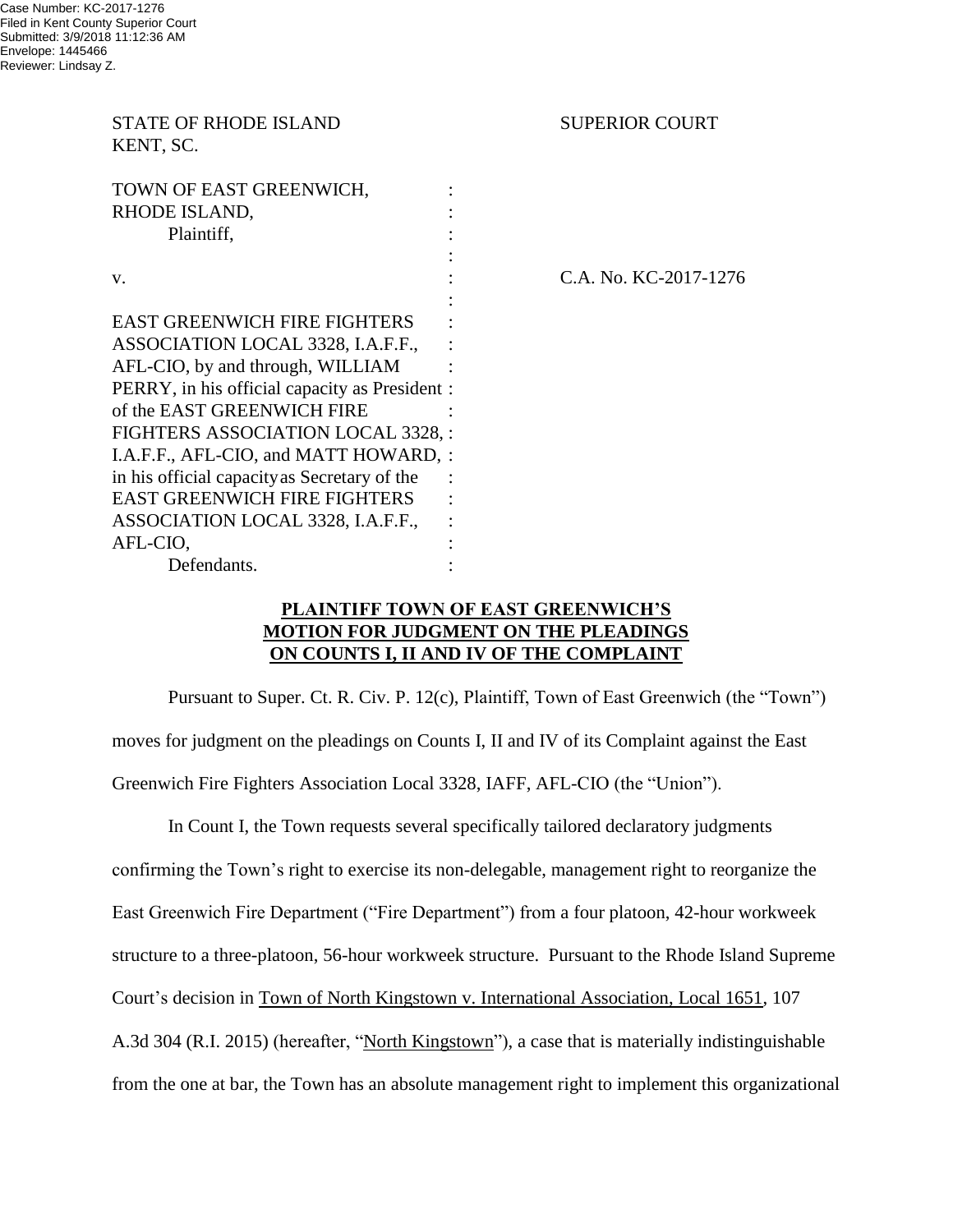change without bargaining over the decision with the Union. Id. at 313-315 ("we hold that the decision to implement the three-platoon structure is a management right of the town."). The Town's right is non-delegable and cannot be "bargained away" or delegated to an arbitrator. Id. Moreover, because the Town's right and obligation to reorganize the Fire Department are also specifically provided by a legislatively ratified Home Rule Charter, they "trump" any general (labor or contract) law to the contrary. As a result, and notwithstanding any terms that may exist in a labor contract or the general laws, the Court should grant the Town's requested declarations confirming its non-delegable, management right.

In Count II, the Town seeks declarations concerning its obligation to negotiate the "effects" of its decision to reorganize the Fire Department to a three platoon, 56-hour workweek structure. Specifically, the Town requests declarations concerning the Supreme Court's command that "the effects of that decision are subject to the FFAA's bargaining requirements." North Kingstown, 107 A.3d at 315. Because the Town and the Union have negotiated a wage scale and other provisions in their labor contract that expressly apply only to "employees assigned to a four platoon system," one effect of the decision to reorganize into a three platoon system is to render these provisions inapplicable and thus the subject matter of each may be negotiated under the terms of the Fire Fighters Arbitration Act ("FFAA"), R.I. Gen. Laws §§ 28- 9.1-1 et seq., and if impasse is reached, the Union may submit the matter to interest arbitration in accordance with the requirements of the FFAA. See North Kingstown, 107 A.3d at 315, 319.

In Count IV, the Town seeks declarations that the contract provisions requiring it to compensate Fire Department employees performing services on behalf of the Union are unlawful and void. R.I. Gen. Laws § 28-7-13(3)(iii) specifies that it is unlawful for a public employer to "compensat[e] any employee . . . for services performed in behalf of any employee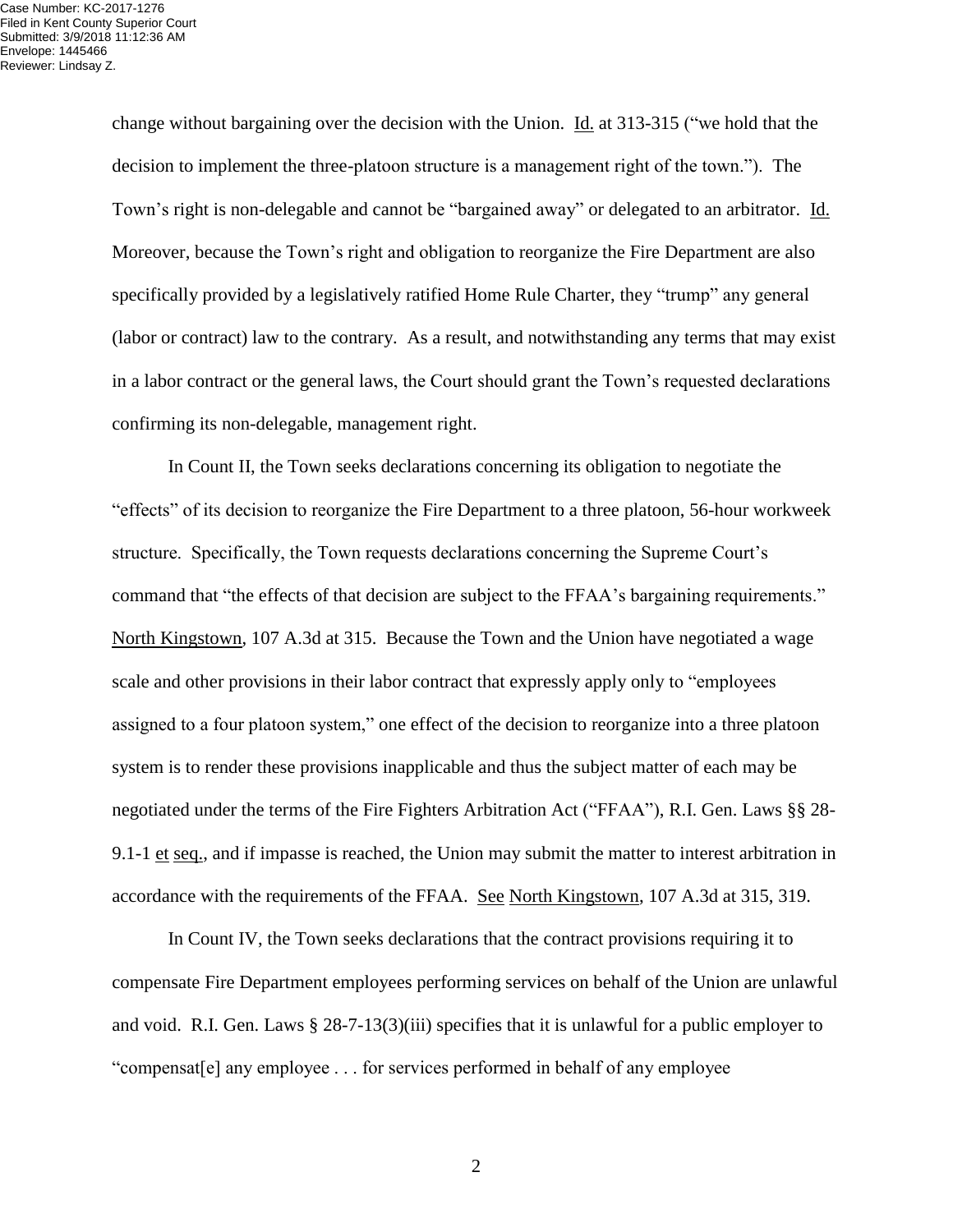organization." Because a collective bargaining agreement cannot authorize what state law forbids, see State v. R.I. All. of Soc. Servs. Emples., Local 580, 747 A.2d 465, 469 (R.I. 2000), this Court should declare these provisions unenforceable.

As a matter of law, this Court should enter judgment on the pleadings in favor of the Town on Counts I, II and IV of the Complaint and issue the requested declaratory judgments set forth therein.

#### **I. FACTS AND TRAVEL**

Although North Kingstown makes clear the Town's right to unilaterally implement the organizational change at issue, the Town has filed this action in deference to judicial sensibilities, expressed in other contexts. Because time is of the essence for the Town, however, it now moves for summary, expedited disposition of three counts by judgment on the pleadings.

The pleadings are now closed; the Union filed its Answer to the Town's Complaint on January 23, 2018. To date, neither party has served discovery.

As alleged in the Town's Complaint and admitted in the Union's Answer, the Town is a municipality with a Town Council/Town Manager form of government. Compl. ¶ 10; Answer ¶ 10. The Town's Fire Department is responsible for, among other things, providing fire suppression and emergency rescue services to Town residents, and it currently operates on a continuous 24-hour per day, 7-day per week, 52-week per year basis. Compl. ¶ 21; Answer ¶ 21. The Town currently organizes the line personnel responsible for fire suppression and emergency rescue services of its Fire Department into a four-platoon, 42-hour workweek organizational structure, which is also referred to as a "four-platoon system." Compl. ¶ 22; Answer ¶ 22. By operating with a four-platoon system, the Town separates its line fire suppression and emergency rescue personnel into four groups, or platoons. Compl. ¶ 23; Answer ¶ 23. To provide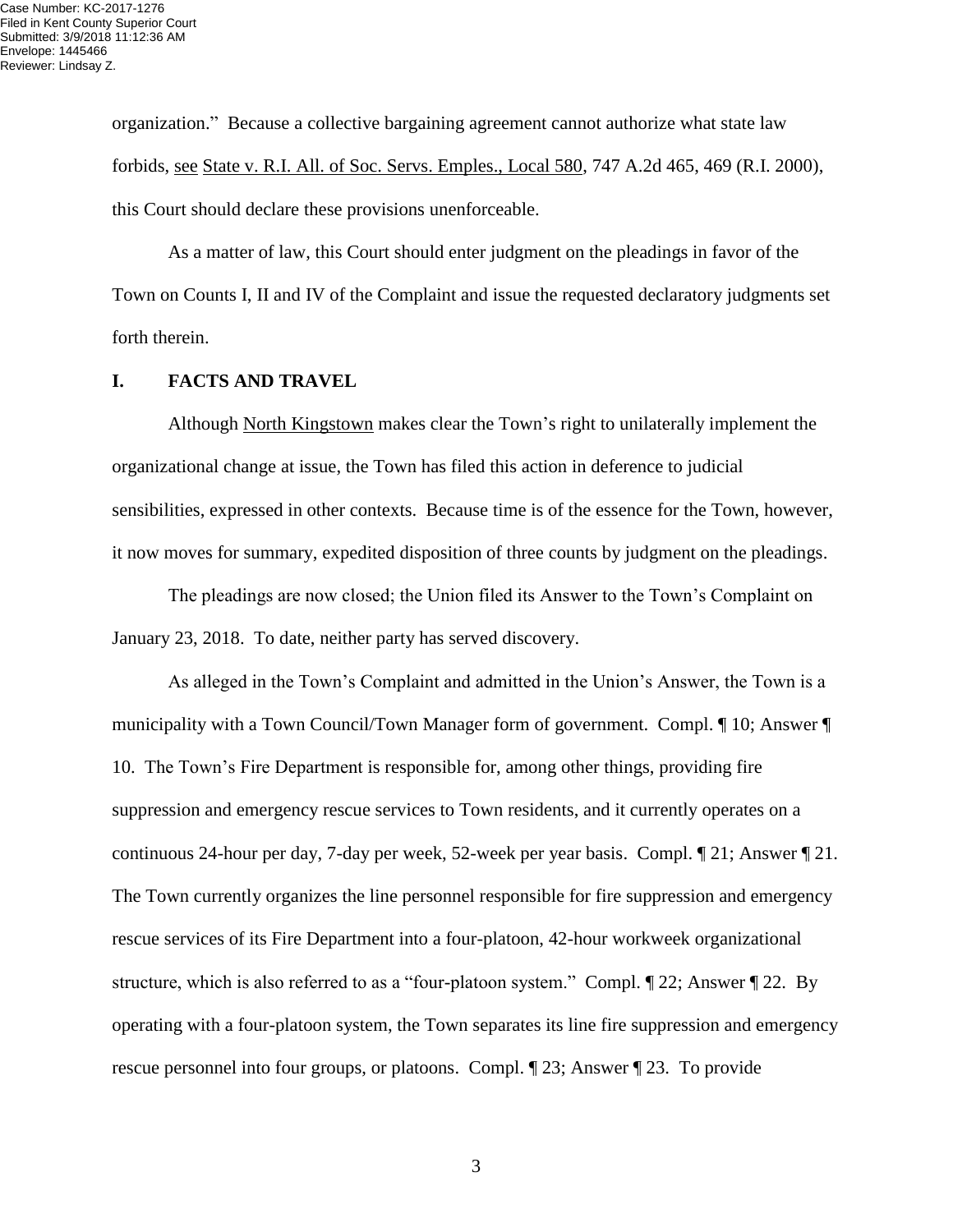continuous, 24-7 coverage within the four-platoon system, the Town assigns each of the four platoons to a non-overlapping schedule that, on average, covers one-quarter of the hours each week. Thus, because there are 168 hours in a week, the Town assigns each of the four platoons to a schedule that covers 25% of the hours each week, or 42 hours per week. Compl. ¶ 24; Answer ¶ 24.

The Union is a labor organization, and it is the exclusive bargaining agent for all permanent employees of the Fire Department except for the Chief and the Deputy Chief. Compl. ¶¶ 2, 3; Answer ¶¶ 2, 3. The Town and the Union executed a collective bargaining agreement that is attached to the Complaint (and this Motion) as Exhibit A. Compl. ¶ 31; Answer ¶ 31. The agreement will be referred to throughout this Motion as the "4-Platoon CBA."

The 4-Platoon CBA contains at least twenty-three separate provisions that are expressly applicable only to employees assigned to a "four platoon system." See generally Exhibit  $\overline{A}$ . For example, Section 3 of the 4-Platoon CBA contains a wage scale applicable to "[e]mployees assigned to the four platoon system," id. at p. 21, and it defines a "WORK DAY" as "[a] ten (10) hour day shift or a fourteen (14) hour night shift for those employees assigned to the four platoon system." Id. at p. 8. Similarly, Section 36-1 of the 4-Platoon CBA states:

The regular work schedule <u>for employees assigned</u> to the four platoon system shall be: ten (10) hours on duty followed by fourteen (14) hours off duty, followed by ten (10) hours on duty, followed by twenty-four (24) hours off duty, followed by fourteen (14) hours on duty, followed by ten (10) hours off duty, followed by fourteen (14) hours on duty, followed by ninety-six hours off duty.

Id. at p. 26 (emphasis added).

The 4-Platoon CBA's management rights clause provides, inter alia:

"The Department retains all the powers and rights to:

a. Direct said employees in the performance of their duties.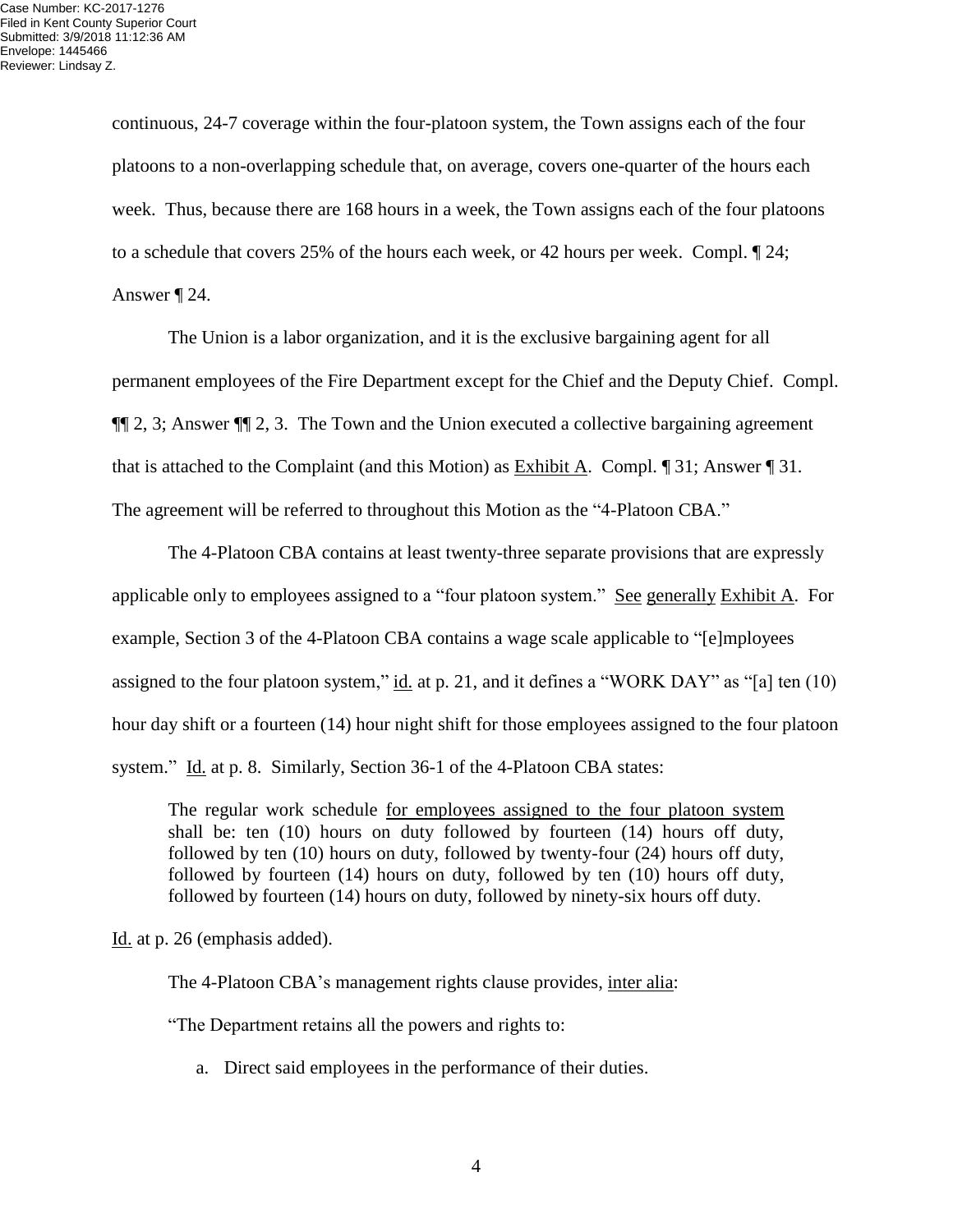- b. Determine the mission of the Fire Department and the personnel, methods, means and procedures necessary to most efficiently fulfill that mission.
- c. Determine the size and composition of the work force.
- . . . .
- g. Hire, schedule, promote, demote, transfer and assign employees in accordance with the applicable sections of this agreement."

Id. at p. 8. The parties' pleadings also establish that the Town has decided to change the organizational structure of its Fire Department to a three platoon, 56-hour workweek structure. The parties agree that the Town has a duty to negotiate in good faith over the effects of its decision to reorganize the Fire Department, but they dispute the scope of that bargaining obligation. Compl. ¶ 56; Answer ¶ 56.

#### **II. STANDARD OF REVIEW**

"After the pleadings are closed but within such time as not to delay the trial, any party may move for judgment on the pleadings." R.I. Super. Ct. R. Civ. P. 12(c). "Rule 12(c) provides a trial court with the means of disposing of a case early in the litigation process when the material facts are not in dispute after the pleadings have been closed and only questions of law remain to be decided." Chase v. Nationwide Mut. Fire Ins. Co., 160 A.3d 970, 973 (R.I. 2017). The same test applies to a Rule  $12(c)$  motion as a Rule  $12(b)(6)$  motion. Heritage Healthcare Servs. v. Beacon Mut. Ins. Co., 109 A.3d 373, 374 (R.I. 2015). "The court must accept that the factual allegations contained in the nonmovant's pleadings are admitted as true for purposes of the motion, and all proper inferences are to be drawn in favor of the nonmovant." Id. at 377; Casperson v. AAA S. New Eng., No. PC-2014-6139, 2016 R.I. Super. LEXIS 118, at  $*1$  (R.I. Super. Ct. Oct. 13, 2016). "Thus, to prevail on a Rule 12(c) judgment on the pleadings, the [movant] must demonstrate to a certainty that the [nonmovant] will not be entitled to relief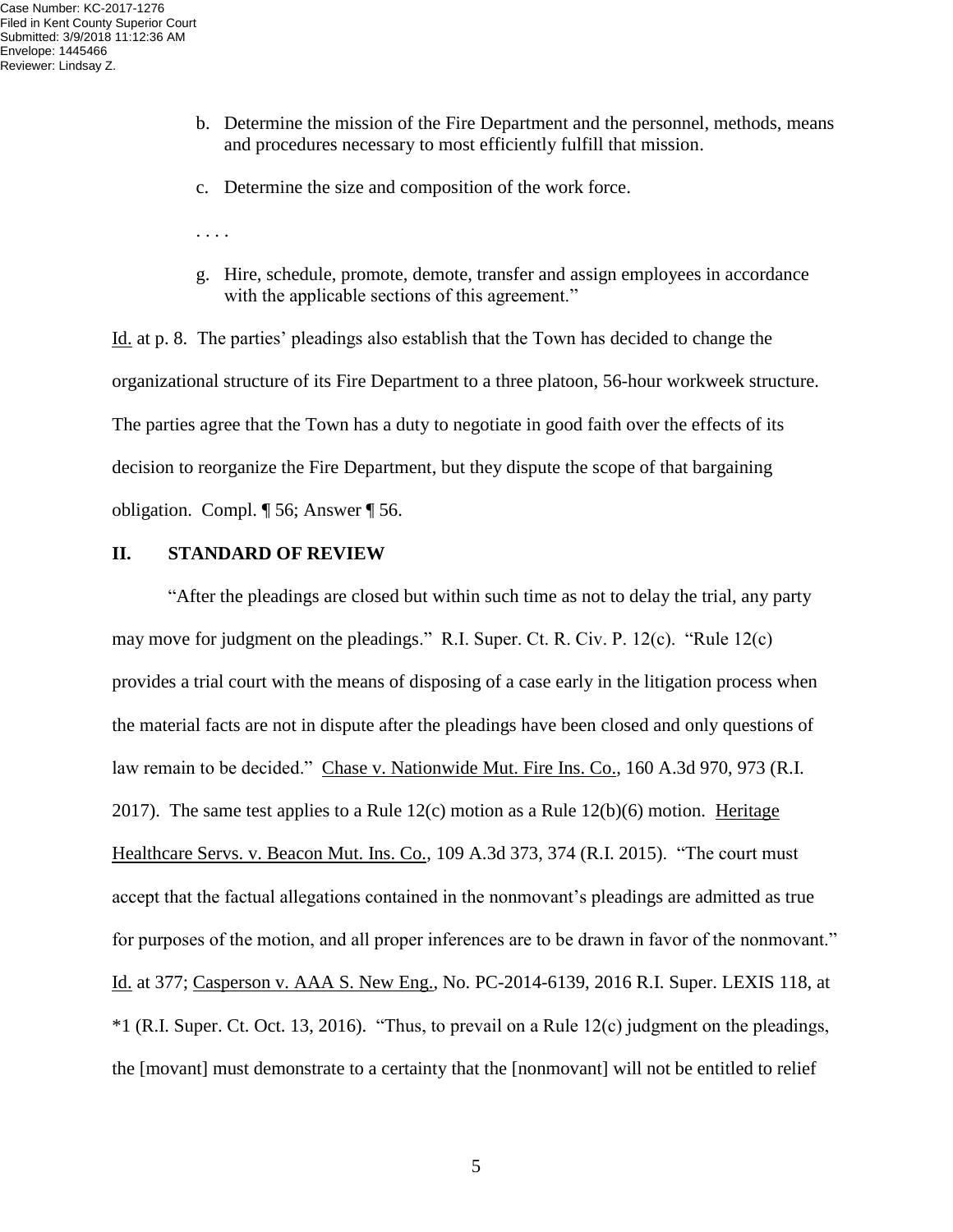under any set of facts that might be proved at trial." Heritage Healthcare Servs., 109 A.3d at 377.

Ordinarily, when ruling on a motion to dismiss brought under Rule 12(c), "a court may not consider any documents that are outside of the complaint, or not expressly incorporated therein, unless the motion is converted into one for summary judgment." Chase, 160 A.3d at 973. "There is, however, a narrow exception for documents the authenticity of which are not disputed by the parties; for official public records; for documents central to plaintiffs' claim; or for documents sufficiently referred to in the complaint." Id.

# **III. THE COURT SHOULD DECLARE THE TOWN'S NONDELEGABLE MANAGEMENT RIGHT TO REORGANIZE THE FIRE DEPARTMENT INTO A THREE-PLATOON, FIFTY-SIX HOUR WORKWEEK STRUCTURE**

The Rhode Island Supreme Court has recently decided the narrow issue presented in Count I, i.e., that a municipality has a non-delegable management right to reorganize its fire department from a four platoon, 42-hour workweek structure to a three platoon, 56-hour workweek structure. North Kingstown, 107 A.3d at 313-315. This Court should reach the same result here and issue the requested declaratory judgments confirming the Town's non-delegable right to implement the same reorganization within its Fire Department.

In North Kingstown, the dispute arose over the municipality's right "to reorganize from a four-platoon structure to a three-platoon structure," which "increase[d] the average workweek from forty-two hours to fifty-six hours and . . . change[d] the schedule to include a twenty-four hour on-shift followed by a forty-eight hour off-shift." 107 A.3d at 307 n.2. When the town was unable to obtain agreement with the Union concerning the reorganization, the town unilaterally implemented the reorganization and began operating with a three-platoon, 56-hour workweek structure. Id. at 308.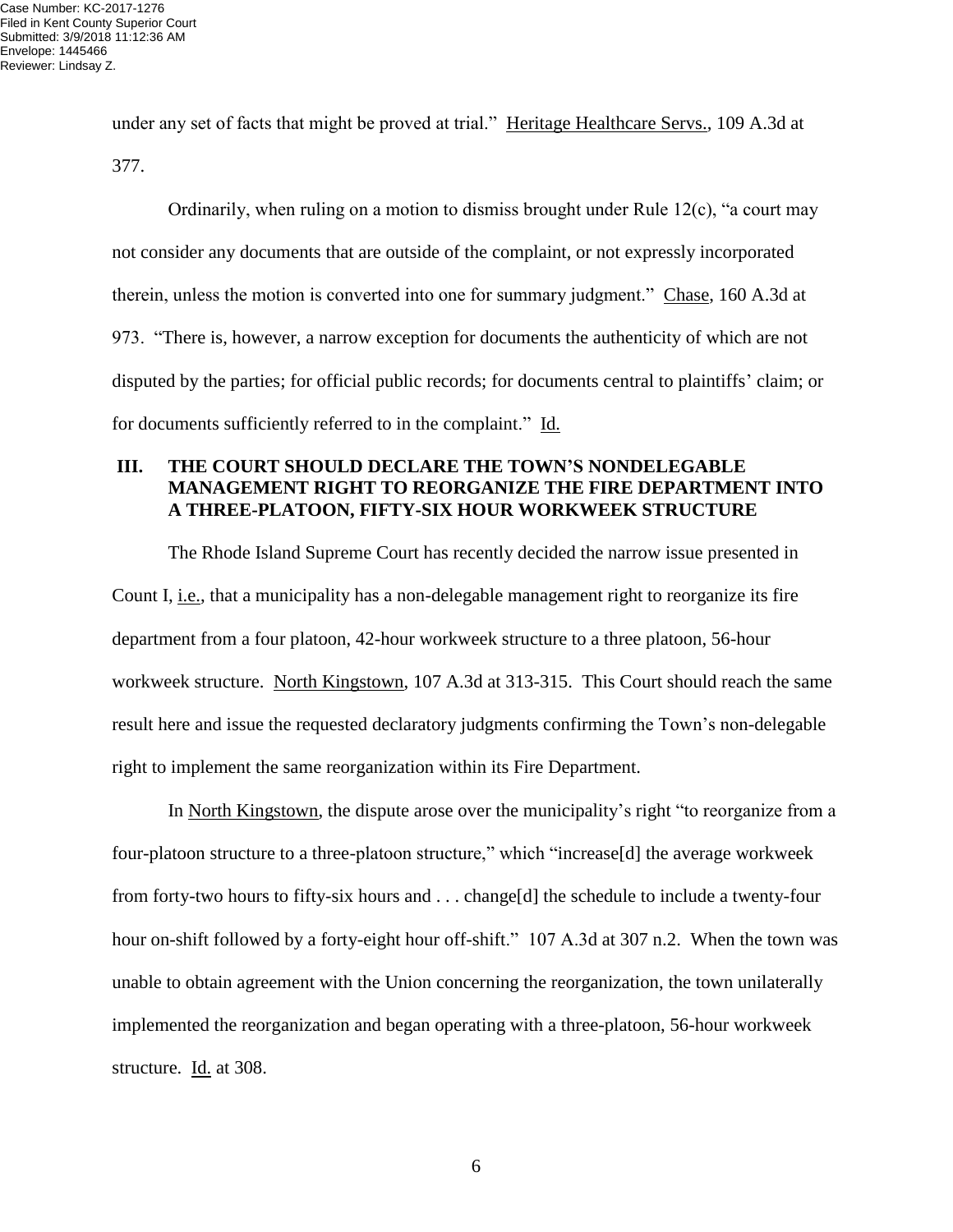In response, the union brought several rounds of litigation to stop the town from implementing the reorganization and force the town to remain in a four platoon, 42-hour workweek structure. Id. at 307. These legal challenges included a lawsuit to reverse the implementation of the three-platoon system on the union's theory that it violated the municipality's charter and the FFAA. The union also made demands for interest arbitration for two separate years – 2011-2012 and 2012-2013 – and filed unfair labor practice charges with the State Labor Relations Board ("SLRB"). The Town also filed a complaint seeking, among other things, declaratory judgments that its implementation of the three-platoon, 56-hour workweek structure was lawful, and that the SLRB and interest arbitration panels did not have authority to restrict the town's non-delegable management right to do so. Id. at 307-310.

On appeal, $<sup>1</sup>$  the Supreme Court granted the town's requests. It held that the town had a</sup> non-delegable management right to reorganize its fire department to a three platoon, 56-hour workweek structure without the necessity of bargaining with the union or submitting the question to arbitration. Id. at 313-315. Although the Court acknowledged that, as a general matter, the FFAA imposes a general duty to bargain over mandatory subjects of bargaining, it held "there are certain matters" – such as the right to decide to implement a three-platoon, 56-hour reorganization – "that may not be bargained away by a public employer." Id. at 313.

#### **A. The Four Central Legal Pillars On Which North Kingstown Rests Equally Support The Town's Right To Reorganize From A Four-Platoon, 42-Hour Workweek Structure, To A Three-Platoon, 56-Hour Workweek Structure**

The North Kingstown Court's core reasoning rested on four fundamental principles of

<sup>&</sup>lt;sup>1</sup> The Superior Court held that the town's unilateral implementation of the three-platoon system was unlawful and ordered it to reinstate the terms of employment that existed prior to reorganization. North Kingstown, 107 A.3d at 310. In a separate legal proceeding, the SLRB ruled that the town committed unfair labor practices by unilaterally implementing the three-platoon structure without first obtaining agreement from the union and ordered it to return to the status quo that existed pre-implementation. Id. at 311. The Superior Court affirmed the SLRB's decision but stayed its decision pending review by the Supreme Court. Id. at 311.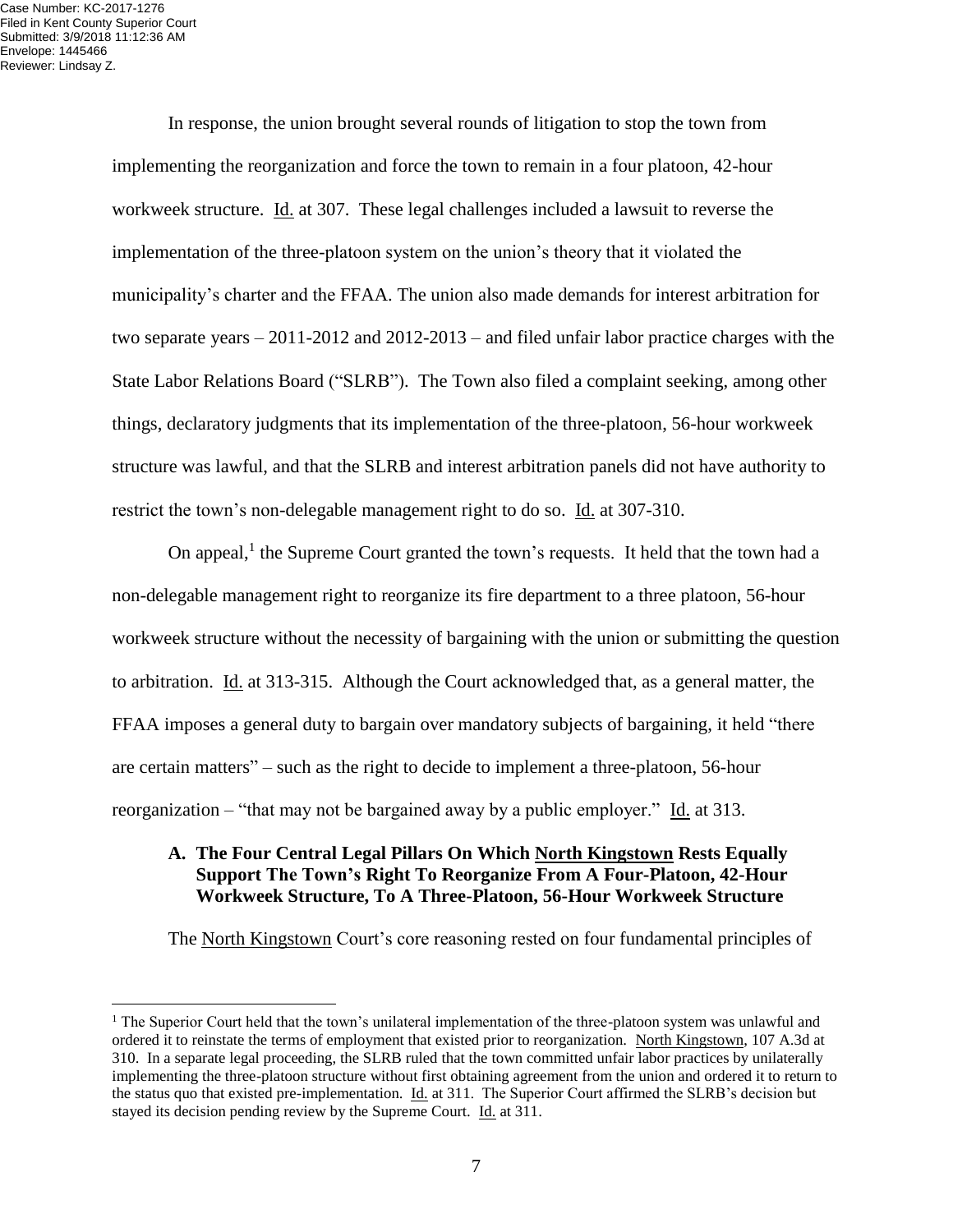Rhode Island labor law: (1) a public employer may not bargain away its statutory duties; (2) public employers are not at liberty to bargain away their powers and responsibilities with respect to the essence of their mission; (3) a public employer is not empowered to delegate to arbitrators its statutory obligations, or decisions directly related to the essence of its mission; and (4) certain managerial decisions, which lie at the core of entrepreneurial control over an organization, are strictly within the province of management, and the choice itself of whether or not to implement a particular management decision is not subject to bargaining and need not be submitted to arbitration, even if the decision has profound effects upon the terms and conditions of employment. North Kingstown, 107 A.3d at 313-314. Each of these four principles applies with equal force in the present case and independently supports the Town's right to reorganize its Fire Department to the same three-platoon, 56-hour workweek structure without bargaining that decision with the Union. Each of these principles similarly defeats any claim by the Union that the Town "bargained away" its authority in the 4-Platoon CBA.

#### 1) The Town Has A Non-Delegable, Statutory Duty To Reorganize Its Fire Department Into A Three-Platoon, 56-Hour Workweek Structure.

The Supreme Court held in North Kingstown that "[a] public employer may not bargain away its statutory duties." North Kingstown, 107 A.3d at 313 (citing Vose v. R.I. Bhd. of Corr. Officers, 587 A.2d 913, 915 (R.I. 1991)). Because the North Kingstown Charter gave the town the power to reorganize its fire department, the town had no duty to bargain with the union before implementing the reorganization, and no interest arbitration panel could have jurisdiction over the reorganization. North Kingstown, 107 A.3d at 318.

By Charter, the specific right and responsibility to reorganize the Town of East Greenwich's Fire Department are vested exclusively in the Town, through its Manager and Council. Section C-85 of the Town's Home Rule Charter unambiguously states that the Town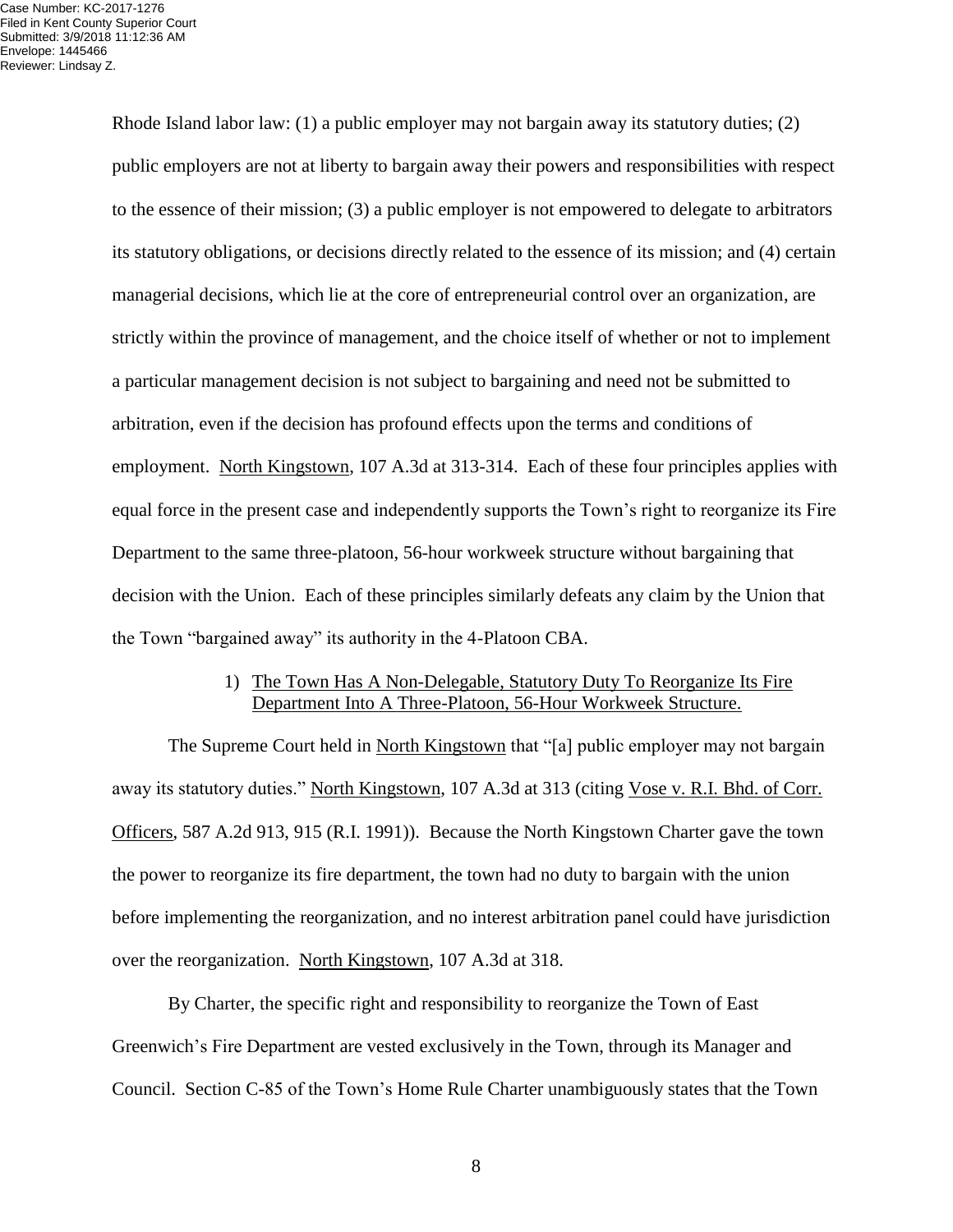Manager "has power and shall be required to: \* \* \* [r]eorganize departments subject to the approval of the Town Council, notwithstanding any section to the contrary."<sup>2</sup> The legislature has repeatedly ratified, confirmed, validated, and enacted the Town's Charter, see 2015 R.I. Pub. Laws chs. 29, 33, $3$  meaning it is a "special law" of the State and, thus, "trumps" any conflicting general law. See, e.g., Town of Burrillville Police Dep't v. Int'l Bhd. of Police Officers, C.A. No. PC02-5649, 2003 R.I. Super. LEXIS 17, \*14 (R.I. Super. Ct. March 7, 2003) (McGuirl, J.) ("ratification" of a home rule charter "results in what is called special legislation, which works to trump explicitly any conflicting provision created by and through general legislation that is applicable to all cities and towns.").

As a result, the Town's statutory duty to reorganize its Fire Department is "non-

delegable," and the Town cannot be divested (or divest itself) of that authority through the

collective bargaining process, or otherwise. North Kingstown, 107 A.3d at 313.<sup>4</sup> The Union's

<sup>&</sup>lt;sup>2</sup> The Charter also states that Fire Chief "has the authority to establish and maintain divisions within the Fire Department," and that "[t]he further organization of the Department shall be made by the Fire Chief with the approval of the Town Manager and the Town Council." See Town Charter at C-109(A). However, the Town Manager's power and obligation to "[r]eorganize departments subject to approval of the Town Council" are paramount and exist "notwithstanding any section to the contrary." See Defs. of Animals v. Dep't of Envt'l Mgmt., 553 A.2d 541, 543 (R.I. 1989) (defining the term "notwithstanding" when used in a statute to mean "regardless of hindrance by") (citing American Heritage Dictionary at 898 (1981)); <u>see, e.g., E. Providence Sch. Comm. v. E.</u> Providence Educ. Ass'n, No. PB/09-1421, 2010 R.I. Super. LEXIS, at \* 16 (R.I. Super. Ct. March 15, 2010) (Silverstein, J.) (construing the phrase "[n]otwithstanding any provisions of the general laws to the contrary," in R.I. Gen. Laws § 16-2-9(d) to mean contrary general laws are "disregard[ed]" in interpreting the qualified phrase).

<sup>3</sup> See also 2005 R.I. Pub. Laws chs. 185, 269; 2001 R.I. Pub. Laws ch. 8; 1996 R.I. Pub. Laws ch. 73; 1989 R.I. Pub. Laws chs. 318, 319; 1977 R.I. Pub. Laws ch. 40; 1973 R.I. Pub. Laws ch. 157.

<sup>4</sup> This principle is firmly embedded in Rhode Island labor law. See Vose v. R.I. Bhd. of Corr. Officers, 587 A.2d 913, 915 (R.I. 1991) ("statutory powers and obligations cannot be contractually abdicated."); see, e.g., Town of West Warwick v. Local 1104, Int'l Ass'n of Firefighters, ("Local 1104"), 745 A.2d 786, 788 (R.I. 2000) (town could not bargain away its authority under its Charter to not employ convicted felons); Town of W. Warwick v. Local 2045, 714 A.2d 613, 614 (R.I. 1998) (same); R.I. Council 94, AFSCME v. State,714 A.2d 584, 591-92 (R.I. 1998) (labor contract cannot be interpreted so as to strip the director of the statutory power to regulate prison labor); State Dep't of Mental Health, Retardation, & Hosps. v. R.I. Council 94, ("MHRH"), 692 A.2d 318, 324-25 (R.I. 1997) (department director's policy regarding the number of consecutive hours department employees could voluntarily work, unilaterally adopted pursuant to director's statutory power and authority, could not be bargained away in a labor contract, subjected to arbitration or eroded by past practice); Pawtucket Sch. Comm. v. Pawtucket Teachers' All., Local No. 930, 652 A.2d 970, 972 (R.I. 1995) (school committee cannot bargain away its responsibility of evaluating bilingual language programs for state law compliance); Sch. Comm. v. Johnston Fed'n,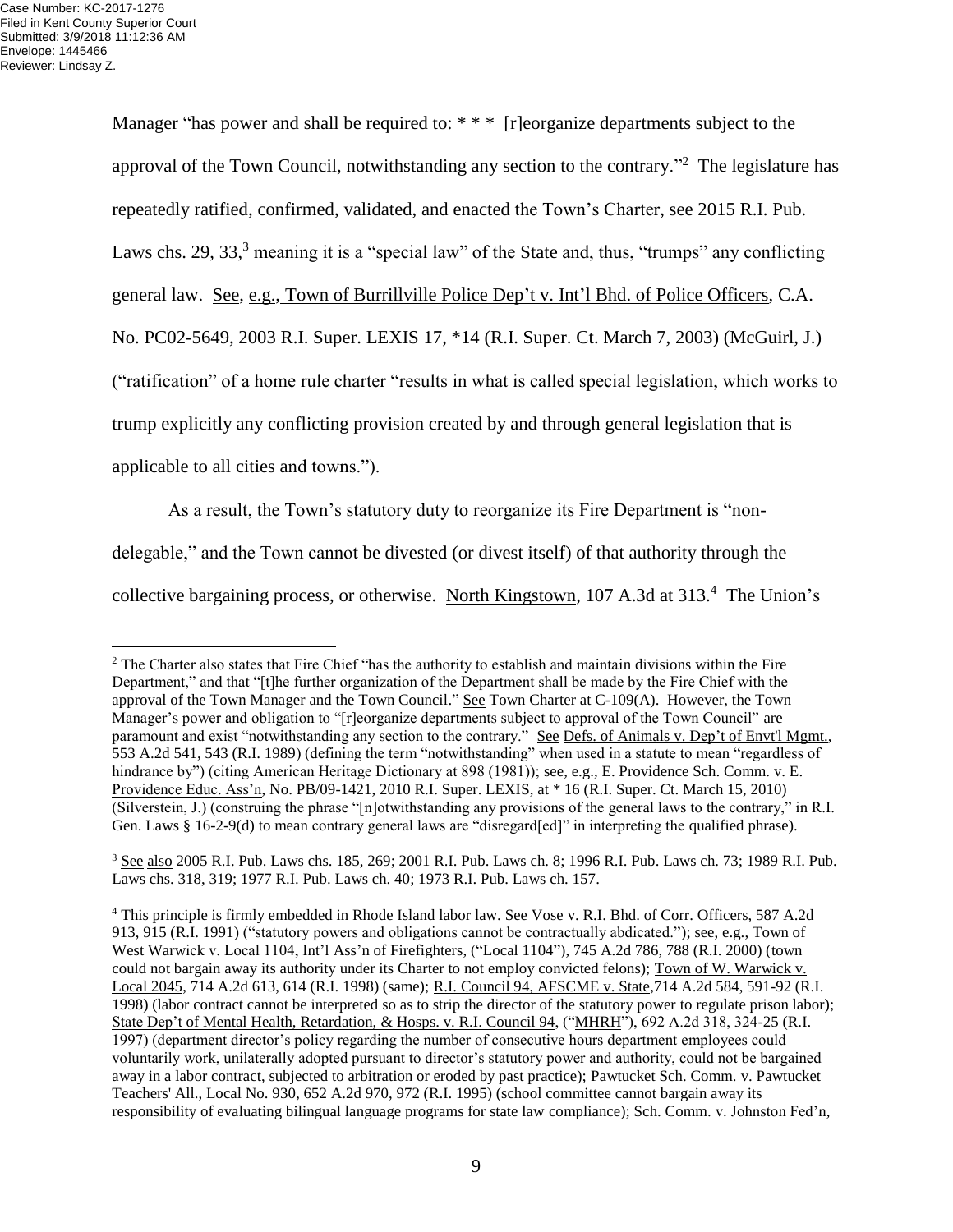assertion that the Town, by negotiating the 4-Platoon CBA, has divested itself of its statutory power and responsibility to reorganize the department is plainly wrong. Id. To the extent that the 4-Platoon CBA does so, it is null and void. See Charter at Section C-29 ("Any contract, verbal or written, made in violation of this Charter shall be null and void. \* \* \*"); see also Vose, 587 A.2d at 915 ("contracts entered into in contravention to a state statute \* \* \* are illegal, and no contract rights are created thereby.") (quoting Power v. City of Providence, 582 A.2d 895, 900 (R.I. 1990)). North Kingstown is on all fours with this case, and the Town should be granted a declaration upholding its right to reorganize its Fire Department regardless of any contract provision or general law.

# 2) The Town's Decision To Reorganize Its Fire Department Into A Three Platoon, 56-Hour Workweek Structure Goes To The Essence Of The Mission.

The Supreme Court established in North Kingstown that the decision to reorganize from a four platoon, 42-hour workweek structure to a three platoon, 56-hour workweek structure goes to the essence of the Town's mission. North Kingstown, 107 A.3d at 313. In North Kingstown, the power and responsibility to reorganize its fire department could not be restricted by contract because it went to the essence of the town's mission. Id. The same is true of East Greenwich. The Town's Charter, its organic law, illustrates the point. Section C-85 holds that the Town Manager "has power and shall be required to: \* \* \* [r]eorganize departments subject to the approval of the Town Council, notwithstanding any section to the contrary." The Town has also retained all powers and responsibilities that go to the essence of its mission; Section C-3 of the Charter provides, in relevant part:

The Town has all the powers granted to a town and all the powers possible for a town to have under the Home Rule Charter Amendment and under the

<sup>652</sup> A.2d 976, 977 (R.I. 1995) (school committee could not "contract away" its statutory authority to dismiss nontenured teachers).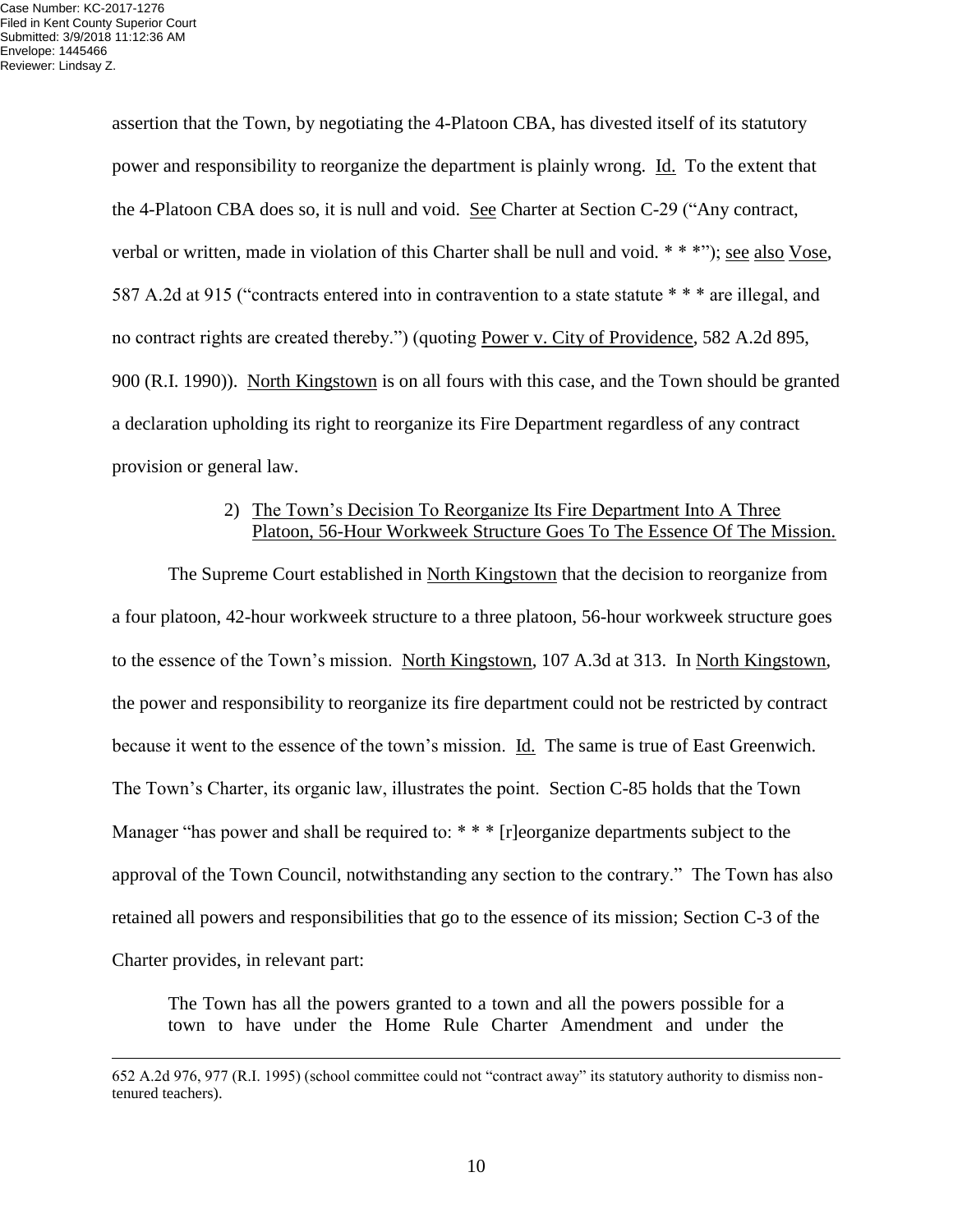Constitution and laws of this state together with all the implied or incidental powers necessary to carry into execution the powers granted.

Moreover, the Town and the Union have expressly recognized and memorialized this essential, core power in the 4-Platoon CBA, which states, in relevant part: "The Department retains all the powers and rights to . . . [d]etermine the mission of the Fire Department and the personnel, methods, means and procedures necessary to most efficiently fulfill that mission." Exhibit A at p. 8.

Just as in North Kingstown, the Town is seeking to reorganize from a four platoon, 42 hour workweek structure to a three platoon, 56-hour workweek structure. Just as in North Kingstown, the decision to reorganize the East Greenwich Fire Department goes to the essence of the Town's and the Fire Department's mission. Therefore, the Town is "not at liberty to bargain away [its] powers and responsibilities" to implement the reorganization. North Kingstown, 107 A.3d at 313; N. Providence Sch. Comm. v. N. Providence Fed'n of Teachers, Local 920, 945 A.2d 339, 347 (R.I. 2008).

# 3) The Town May Not Delegate To An Arbitrator Its Statutory Obligation And Authority To Reorganize Into A Three Platoon, 56-Hour Workweek Structure.

Under North Kingstown's holding, the Town cannot delegate to an arbitrator the exercise of its statutory power and obligations, or decisions related to the essence of its mission, including a decision to reorganize the Fire Department from four platoons to three platoons. North Kingstown, 107 A.3d at 313. Public employers in Rhode Island cannot divest themselves of their core duties, including statutory duties and those duties that go to the essence of their mission, by way of labor negotiations, past practices or arbitration. See City of Cranston v. Int'l Bhd. of Police Officers, Local 301, 115 A.3d 971, 978 (R.I. 2015) (hereafter "Local 301") ("This Court has also noted that 'statutory obligations cannot be bargained away via contrary provisions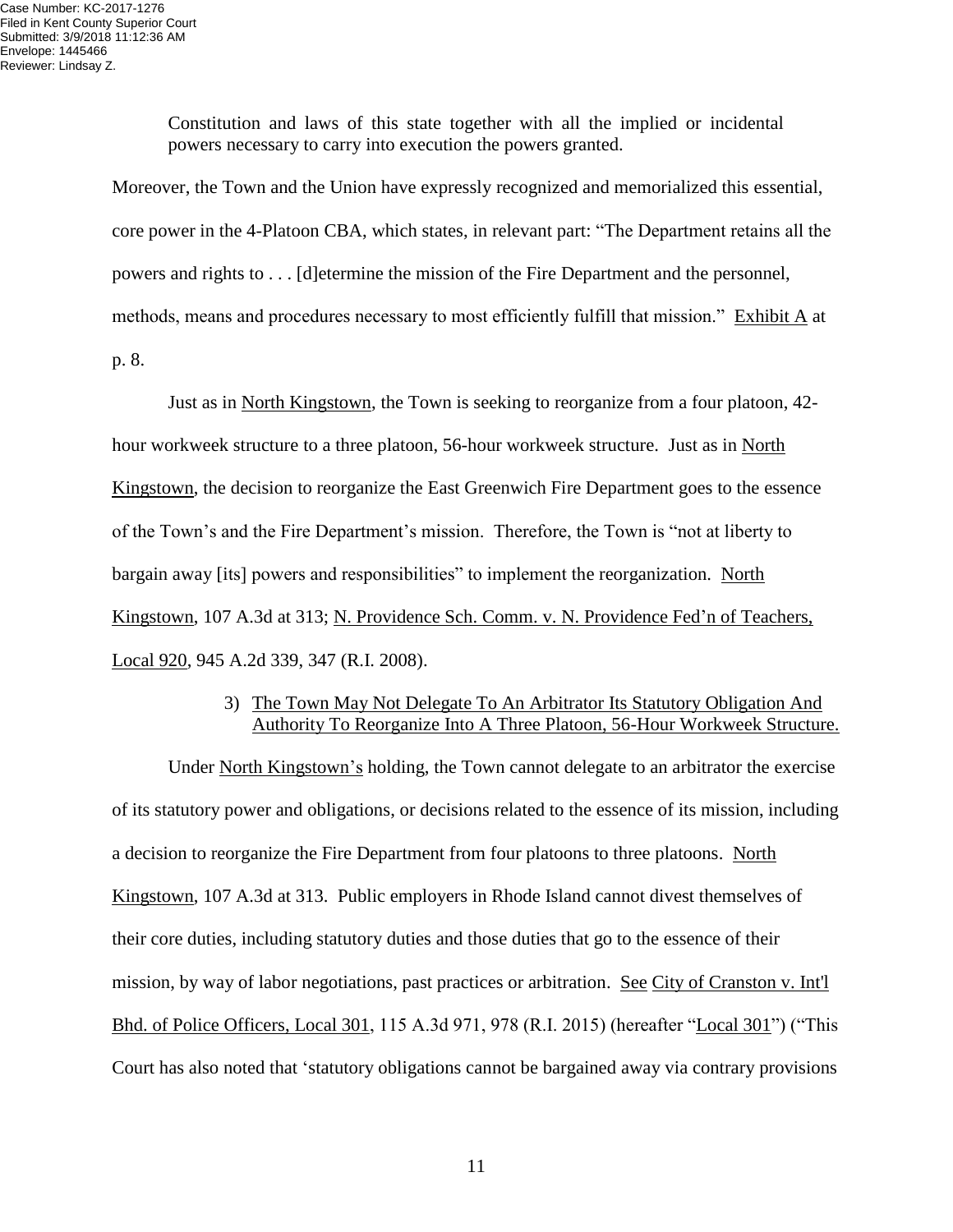in a CBA, nor can they be compromised by the past or present practices of the parties. And they certainly cannot be negated by an arbitrator who purports to do so through the medium of 'contract interpretation.'") (citation omitted; emphasis by court)). Thus, the Town's decision to reorganize its Fire Department is non-delegable and cannot be divested to an arbitrator or limited through any arbitration procedure. See also R.I. All. of Soc. Servs. Emples., Local 580, 747 A.2d at 469 (non-delegable rights cannot be bargained away).

# 4) The Town's Decision To Reorganize Its Fire Department Into A Three Platoon, 56-Hour Workweek Structure Lies At The Core Of Its Entrepreneurial Control And Therefore Is Not Subject To Bargaining.

Fourth, the Court cited to the "well-established" rule that "certain managerial decisions, which lie at the core of entrepreneurial control over an organization  $\dots$  are strictly within the province of management." North Kingstown, 107 A.3d at 313-14 (internal quotations and citations omitted). For these core management rights, "the choice itself of whether or not to implement a particular management decision is not subject to mandatory bargaining and need not be submitted to arbitration." Id. at 314. "This holds true notwithstanding the fact that such a decision 'may have effects—sometimes profound effects—upon th[e] [terms and] conditions' of employment." Id. (brackets by Court) (quoting Providence Hosp. v. NLRB, 93 F.3d 1012, 1018 (1st Cir. 1996)). North Kingstown held that the decision to reorganize from four platoons to three platoons is a managerial decision that lies at the core of a town's entrepreneurial control. North Kingstown, 107 A.3d at 313-14 (citations omitted). The Court found support for its holding in the management rights clause in the parties' (expired) labor contract, which stated, among other things, that the town "retained all other rights and responsibilities inherent in the Town Council, Town Manager, Director of Public Safety and the Fire Chief." Id. at 314 n.7.<sup>5</sup>

 $<sup>5</sup>$  North Kingstown also relied, in part, upon decisions from other jurisdictions in holding that a municipality has no</sup> duty to bargain or arbitrate its decision to exercise its management right to reorganize its fire department into a three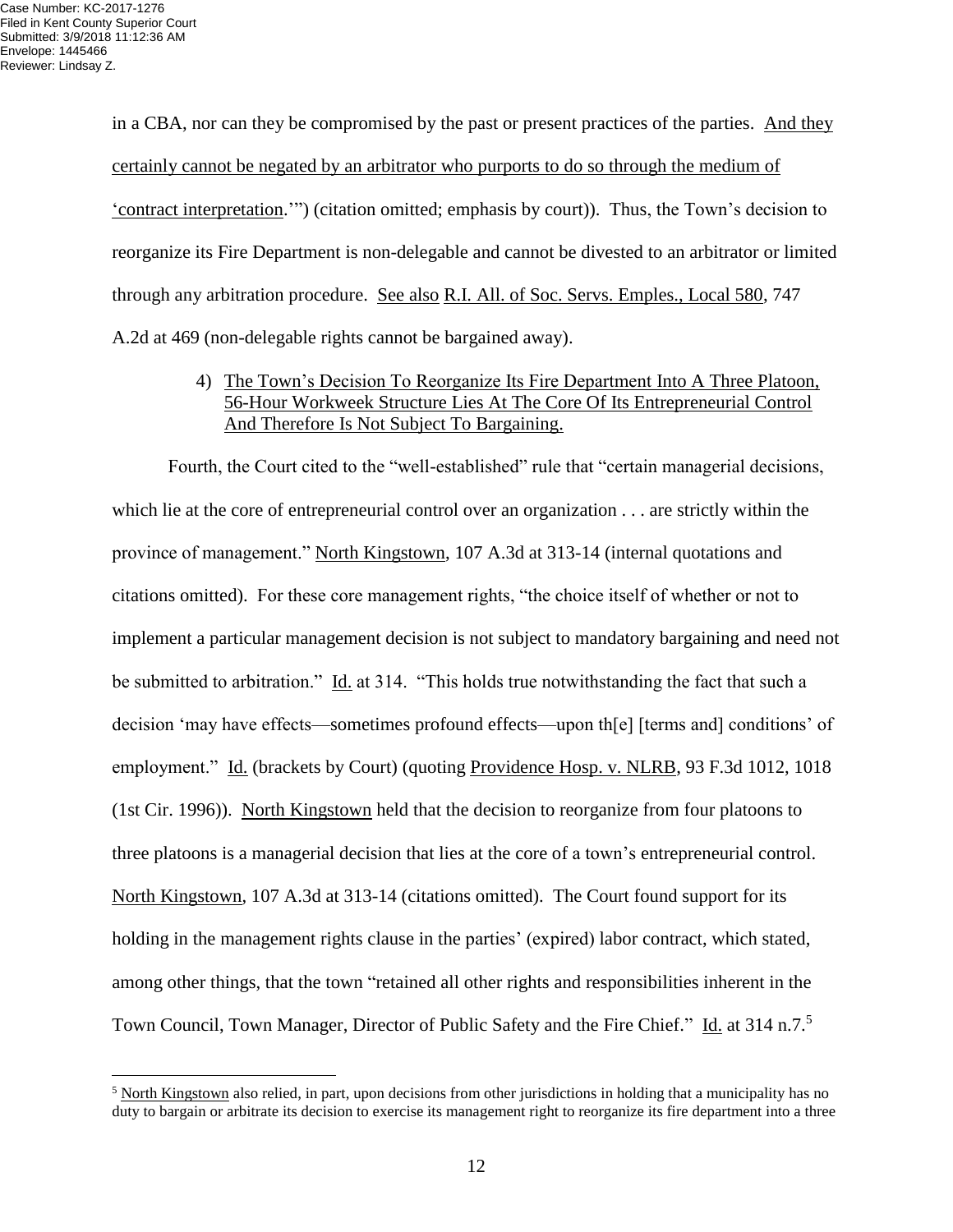Similarly, here, the 4-Platoon CBA reserves to the Town "all the powers and rights to . . . [d]etermine the mission of the Fire Department and the personnel, methods, means and procedures necessary to most efficiently fulfill that mission \* \* \* [and] Determine the size and composition of the work force." Exhibit A at p. 8. Thus, this Court should similarly declare that the Town's right to reorganize from a four platoon, 42-hour workweek structure to three platoon, 56-hour workweek structure is a core management right over which it has no duty to bargain or arbitrate. North Kingstown, 107 A.3d at 313-314.

In sum, as the Court held in North Kingstown under materially identical circumstances, the Town can "assert the decision to implement the three-platoon structure as a management right. The [Town] is not required to bargain with the union regarding this decision . . . Additionally, the [Town] may not be compelled to submit the decision itself to interest arbitration." Id. at 318.

### **B. Any Claim That The Town Has Bargained Away Its Statutory Right And Responsibility To Reorganize The Fire Department Into A Three Platoon, 56- Hour Workweek Structure Is Contrary To Settled Rhode Island Law.**

The Union has and will likely continue to claim that the 4-Platoon CBA is an impediment to the Town's ability to reorganize from a four platoon, 42-hour workweek structure into a three platoon, 56-hour workweek structure. According to the Union, the Town has "bargained away" its ability to reorganize the Fire Department because the 4-Platoon CBA is specifically and expressly tailored to a "four platoon system." See generally Exhibit A.

platoon, 56-hour workweek structure. North Kingstown, 107 A.3d at 314-315, citing State ex rel. Quiring v. Board of Education of Independent School District No. 173, Mountain Lake, Minnesota, 623 N.W.2d 634, 640 (Minn. Ct. App. 2001) (holding that reorganization of organizational structure is a matter of inherent managerial policy that does not require negotiations with bargaining units); Appeal of International Association of Firefighters, AFL-CIO Local 1088, 123 N.H. 404, 462 A.2d 98, 100 (N.H. 1983) (upholding determination that alteration of fire department's "platoon size was a subject falling solely within management discretion"); Borough of Atlantic Highlands v. Atlantic Highlands PBA Local 242, 469 A.2d 80, 85 (N.J. Super. Ct. App. Div. 1983), cert. den., 96 N.J. 293, 475 A.2d 588 (N.J. 1984) (holding that, based on particular facts, "issue of shift changes is nonnegotiable").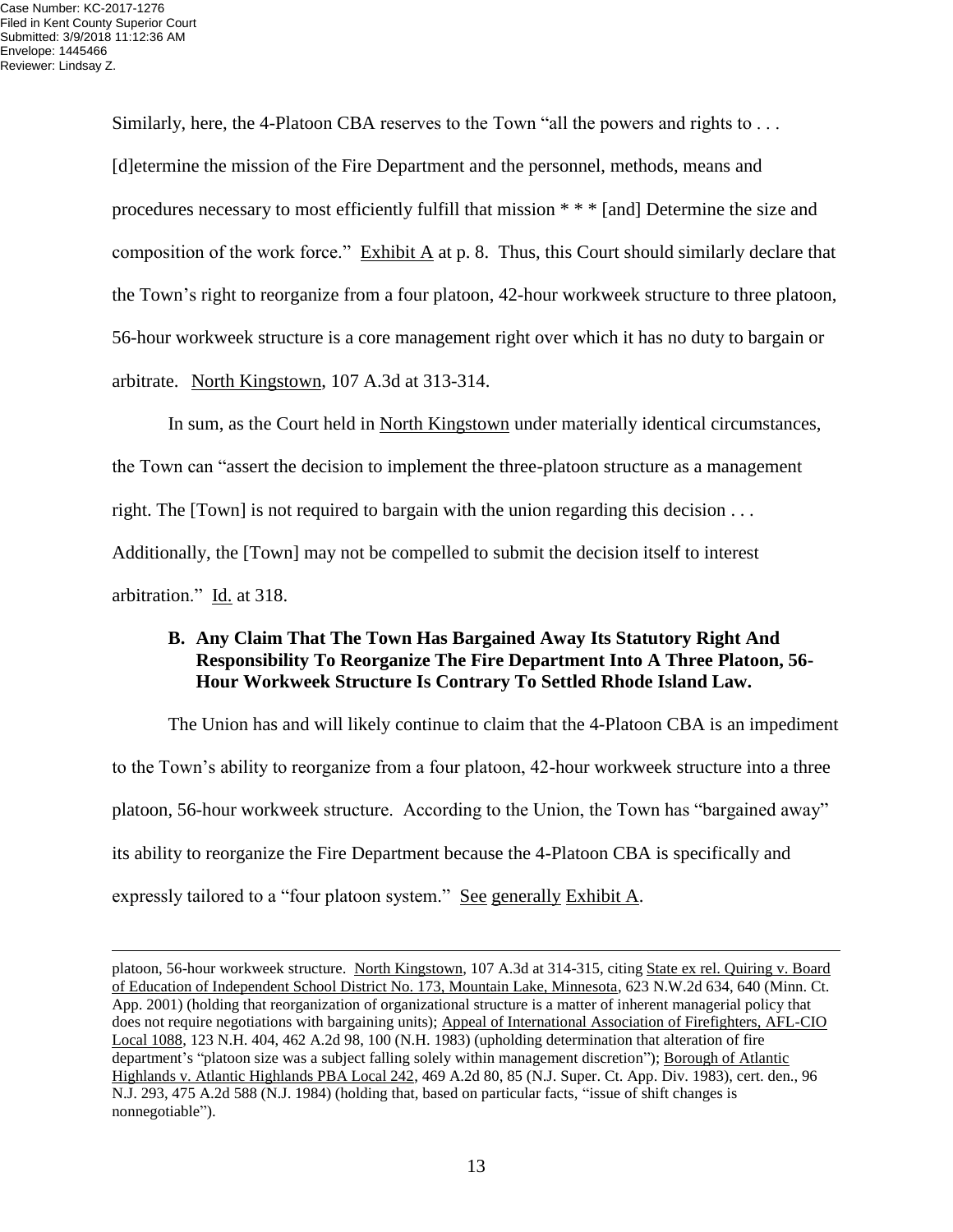But this claim is irreconcilable with North Kingstown, Vose, State, Dep't of Mental Health, Retardation, & Hosp. v. R.I. Council 94, A.F.S.C.M.E., 692 A.2d 318, 324 (R.I. 1997) (hereafter, "MHRH"), and the many other Supreme Court decisions which hold that public employers may not "bargain away" their non-delegable statutory duties and responsibilities. Indeed, in holding that a neighboring town's decision to implement the same reorganization is an inalienable right of management, the Supreme Court held that public employers "may not bargain away [their] statutory duties," nor may they "bargain away their powers and responsibilities with respect to the essence of the[ir] \* \* \* mission." North Kingstown, 107 A.3d at 313; see also id. at 313-314.

Thus, the fact that the 4-Platoon CBA expressly calls for a four platoon organizational structure cannot limit the Town's right to reorganize into a three platoon, 56-hour workweek structure. To the extent the Union claims that any provision of the 4-Platoon CBA restricts or prevents the Town from reorganizing into a three platoon, 56-hour workweek structure, the provision must yield to the Town's non-delegable management right. See, e.g., MHRH, 692 A.2d at 324 (vacating arbitration award that construed a CBA as restricting the public employer's ability to set the number of hours worked by its employees and finding "there are limits to the extent that a statutory power and responsibility may be bargained away in a labor contract") (citation omitted); Vose, 587 A.2d at 916 (holding that CBA "shall not be interpreted as restricting the [public employer's] statutory power to order mandatory involuntary overtime.").

By ratifying and enacting the Town's Charter, the legislature has made a "special law" providing that the Town Manager "has power and shall be required to: \* \* \* [r]eorganize departments subject to the approval of the Town Council, notwithstanding any section to the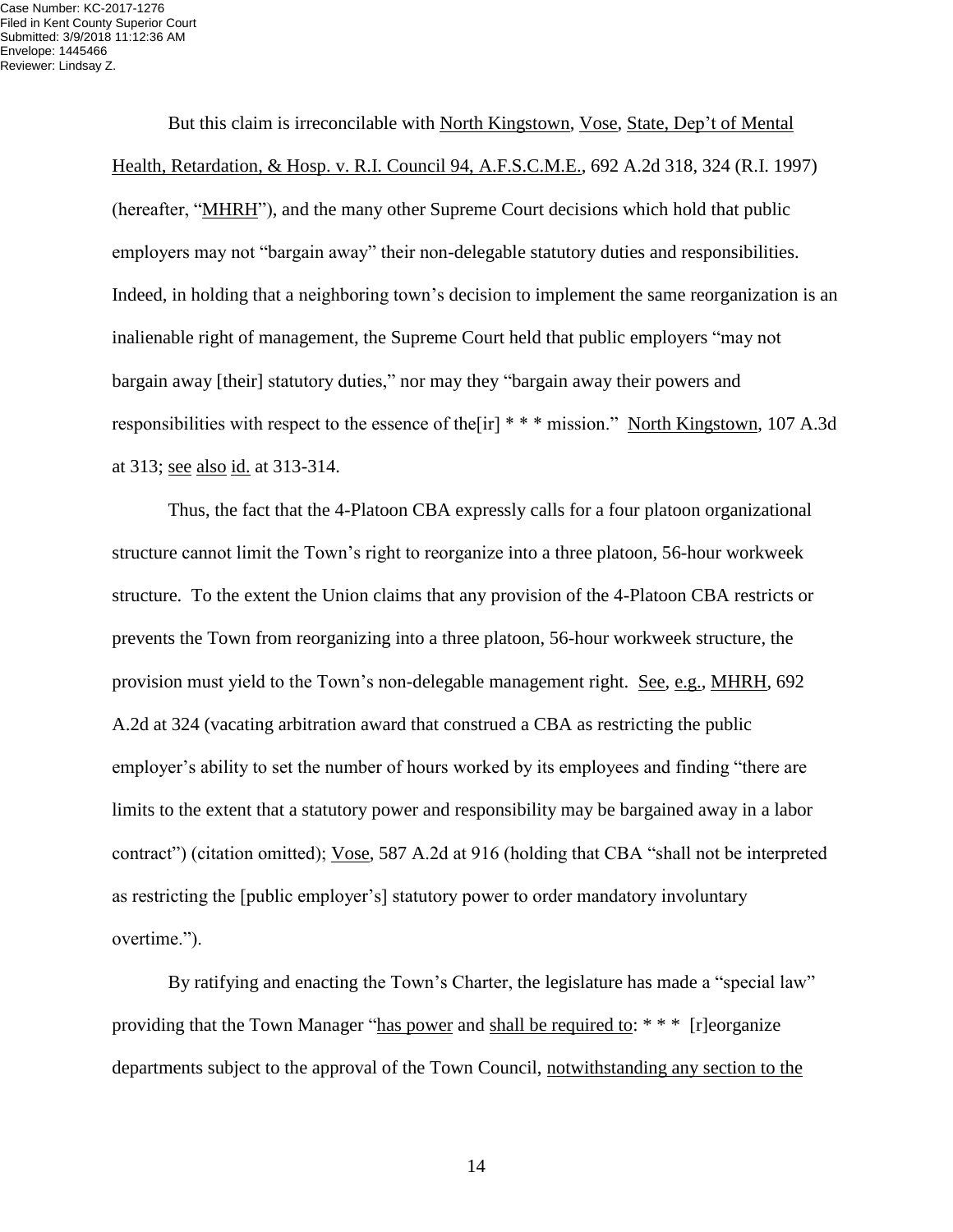contrary," and that "[a]ny contract, verbal or written, made in violation of this Charter shall be null and void. \* \* \*". Town Charter at Section C-85 (emphasis added); 2015 R.I. Pub. Laws chs. 29, 33. As a result, any provision of the 4-Platoon CBA requiring the Town to maintain a four platoon, 42-hour workweek structure is contrary to law, unenforceable and "shall be null and void." Town Charter at Section C-85; see, e.g., Town of W. Warwick v. Local 2045, 714 A.2d 613, 614 (R.I. 1998) (town could not bargain away its authority under its legislatively ratified Charter prohibiting the employment of convicted felons); Town of Burrillville Police Dep't, 2003 R.I. Super. LEXIS 17, at \*14 (ratified home rule charter provision results in "special legislation, which works to trump explicitly any conflicting provision" of the general laws, including statewide labor laws such as the Law Enforcement Officers' Bill of Rights); see also Town of Johnston v. Santilli, 892 A.2d 123, 129 (R.I. 2006) (special act that ratifies town charter takes precedence over any inconsistent provisions of the general laws); Local No. 799, Int'l Ass'n of Firefighters v. Napolitano, 516 A.2d 1347, 1349 (R.I. 1986) (validation of home rule charter by special legislation supersedes inconsistent general laws).

For these reasons, this Court should resolve the controversy between the Town and the Union and enter the declaratory judgments in favor of the Town as set forth in Count I of the Complaint.

# **IV. THE 4-PLATOON CBA'S PROVISIONS APPLICABLE TO A "FOUR PLATOON SYSTEM" EXPRESSLY DO NOT APPLY TO EMPLOYEES ASSIGNED TO A THREE PLATOON SYSTEM AND THEREFORE ARE SUBJECT TO EFFECTS BARGAINING UNDER THE FFAA'S PROCEDURES.**

In Count II, the Town requests declarations concerning the Supreme Court's command that "the effects of th[e] decision [to reorganize into three platoons] are subject to the FFAA's bargaining requirements." North Kingstown, 107 A.3d at 315 (emphasis added). In North Kingstown, the "heart" of the litigation was "the town's unilateral implementation of a three-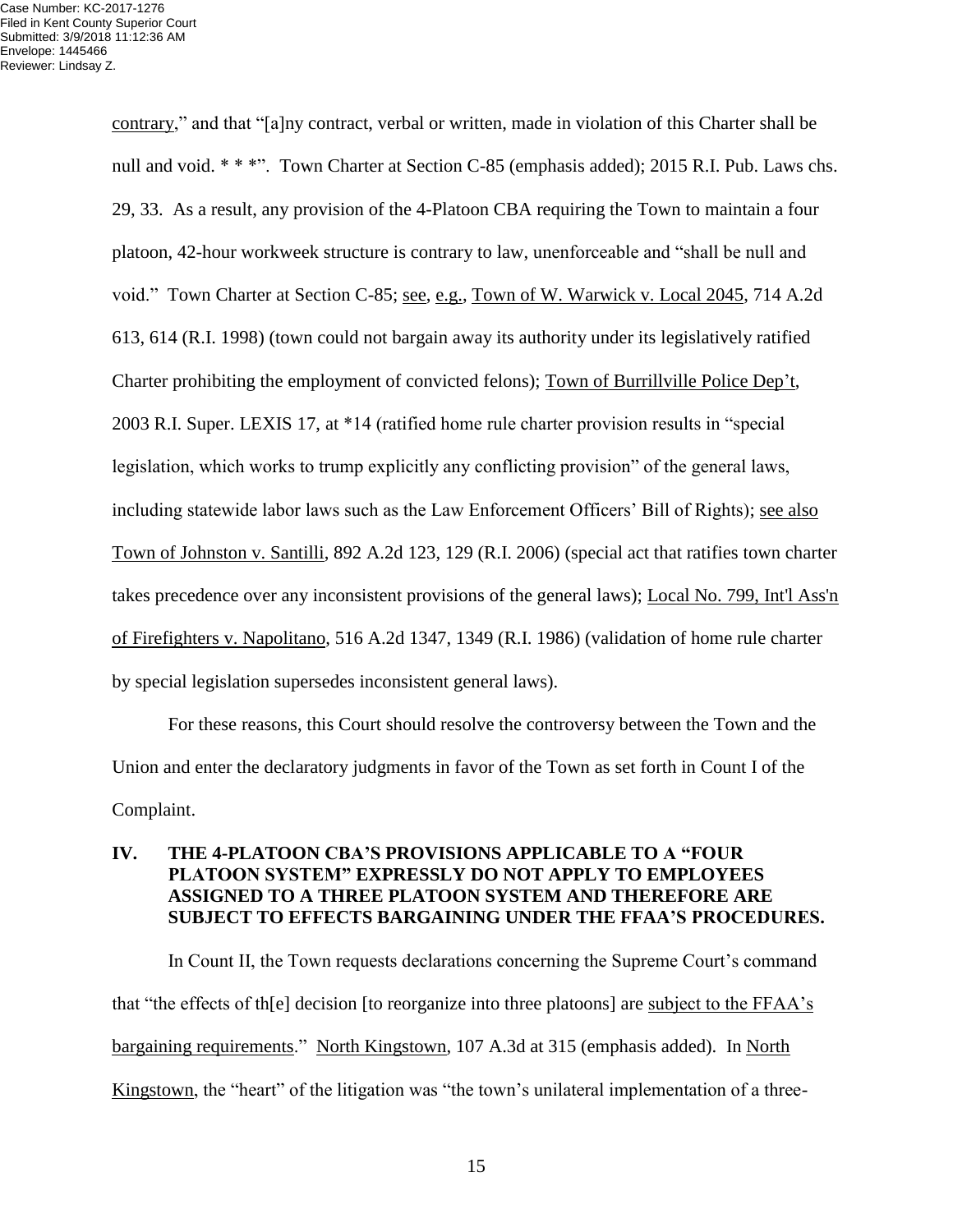platoon structure and the effects of that reorganization." Id. at 312 (emphasis added). North Kingstown held that the management right to reorganize to a three platoon, 56-hour workweek structure is not subject to bargaining or arbitration, but "there is an important distinction between the right to bargain about a core entrepreneurial business decision (a right which a union does not possess) and the right to bargain about the effects of that decision on employees within a bargaining unit." Id. at 314 (quoting Providence Hosp., 93 F.3d at 1018). North Kingstown further held that when the reorganization impacts a term or condition of employment, the employer has a duty to negotiate with the Union. The "duty, however, is limited to the obligation to negotiate over the effects." Id. at 314.

North Kingstown concluded "that while the decision to implement the three-platoon structure is a management right, it remains that the effects of that decision are subject to the FFAA's bargaining requirements." Id. at 315. Upon proper and timely notice from a union, a municipality is required to bargain over the effects of its management right to implement a three platoon, 56-hour workweek structure. "[P]rovided that the union complies with the FFAA's requirements and makes timely requests, the town must bargain regarding the effects of its decision to implement the three-platoon structure . . . [and] provided that the union complies with the FFAA's requirements and makes timely requests, the union may submit unresolved issues regarding the effects of the town's decision to interest arbitration." Id. at 319.

In this case, the 4-Platoon CBA contains twenty-three provisions that, on their face, are expressly applicable only to employees assigned to a four-platoon system, and not to employees assigned to a three platoon system or any other organizational structure.<sup>6</sup> Even the wage and

<sup>&</sup>lt;sup>6</sup> The twenty-three provisions of the 4-Platoon CBA that are expressly applicable only to employees assigned to a four-platoon system are: [1] the "vacation day" definition in Section 3; [2] the "vacation week" definition in Section 3; [3] the "work day" definition in Section 3; [4] Section 6-1 (Duties & Responsibilities); [5] Section 6-2(a) (Duties & Responsibilities); [6] Section 13-3 (Seniority); [7] Section 13-4 (Seniority); [8] Section 13-6 (Seniority); [9]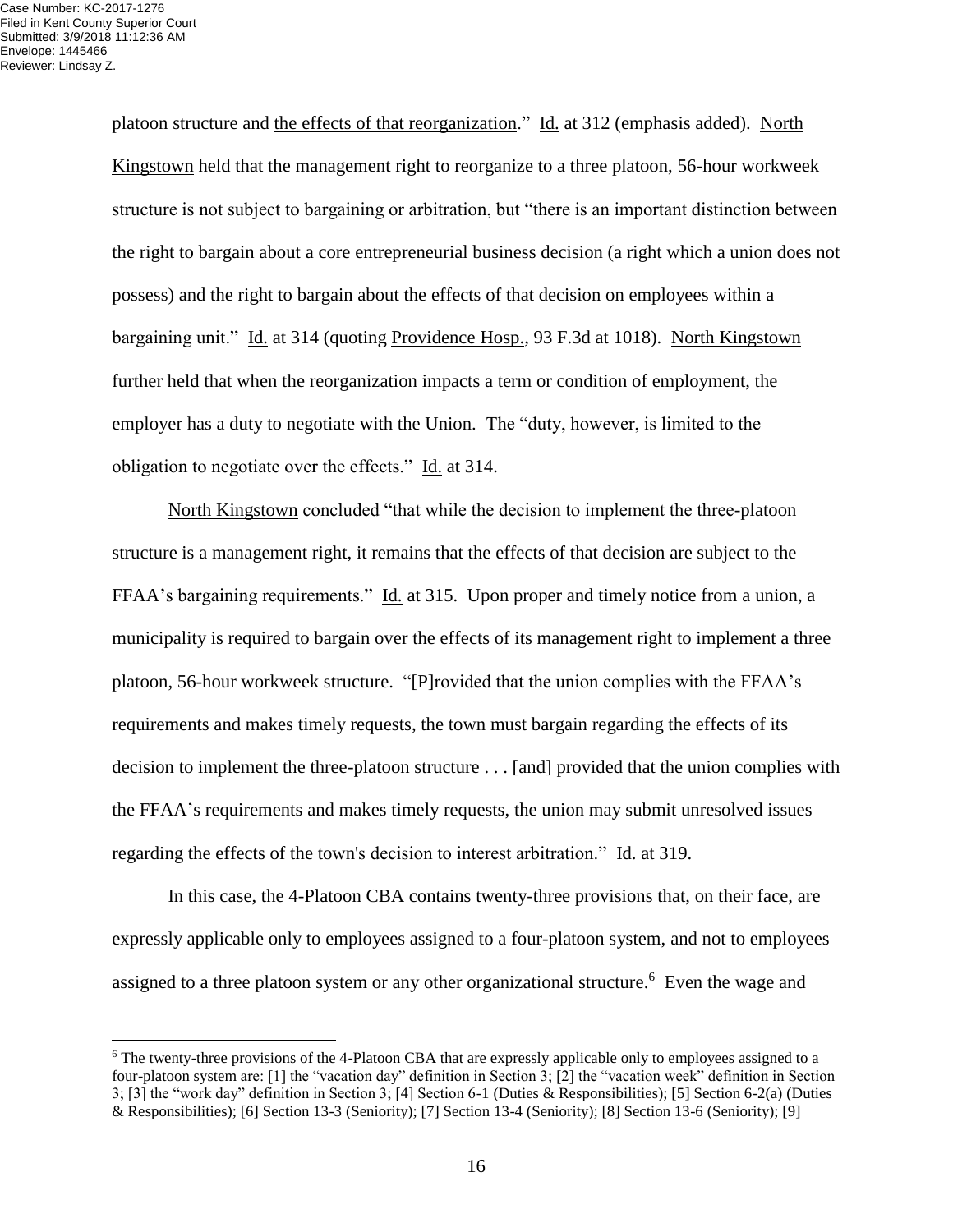overtime pay provisions are restricted to "[e]mployees assigned to the four platoon system." See Section 26-1, Section 39-1 and Section 40-1 of the 4-Platoon CBA, at Exhibit A. Section 61 contains a "Table of Organization" that expressly refers to an "East Greenwich Fire Department (4 Platoon System)." See Exhibit A.

The 4-Platoon CBA was negotiated and took effect after North Kingstown was decided.

See Exhibit A. Clearly, the parties were on notice that the Town might adopt a three platoon, 56hour workweek system, and they expressly protected their right to bargain over these issues in that event, for once the three platoon decision was made, its most significant effect was to render nugatory vast swathes of the 4-Platoon CBA.

North Kingstown holds that the resolution of all of these issues has to be achieved by recourse to the procedures and requirements of the FFAA, and the Court should so declare here as set forth in Count II of the Complaint. See generally FFAA, R.I. Gen. Laws §§ 28-9.1-6 to - 11; North Kingstown, 107 A.3d at 314-315, 319.

# **V. THE COURT SHOULD ENTER JUDGMENT ON COUNT IV BECAUSE IT IS UNLAWFUL FOR THE TOWN TO COMPENSATE EMPLOYEES WHEN THEY ARE PERFORMING WORK FOR THE UNION**

The 4-Platoon CBA contains provisions that require the Town to compensate employees of the Fire Department for performing services in behalf of the Union. These provisions are unlawful and void. See R.I. Gen. Laws  $\S 28-7-13(3)(iii)$ .

Section 21-3 of the 4-Platoon CBA unlawfully requires the Town to compensate up to three (3) elected Union officials "for bargaining unit business in connection with conferences

Section 14-2 (Vacations); [10] Section 15-2 (Sick Leave); [11] Section 17-2 (Personal Leave); [12] Section 26-1 (Wages); [13] Section 27-1 (Holidays); [14] Section 33-1 (Clothing Allowance and Uniforms); [15] Section 33-2 (Clothing Allowance and Uniforms); [16] Section 33-5 (Clothing Allowance and Uniforms); [17] Section 34-1 (Turnout Gear); [18] Section 35-2 (Reimbursement for Medical Expenses); [19] Section 36-1 (Hours); [20] Section 37-1 (Vacancies); [21] Section 39-1 (Overtime Pay); [22] Section 40-1 (Call Back Pay); and [23] Section 61 (Table of Organization). See Exhibit A (4-Platoon CBA).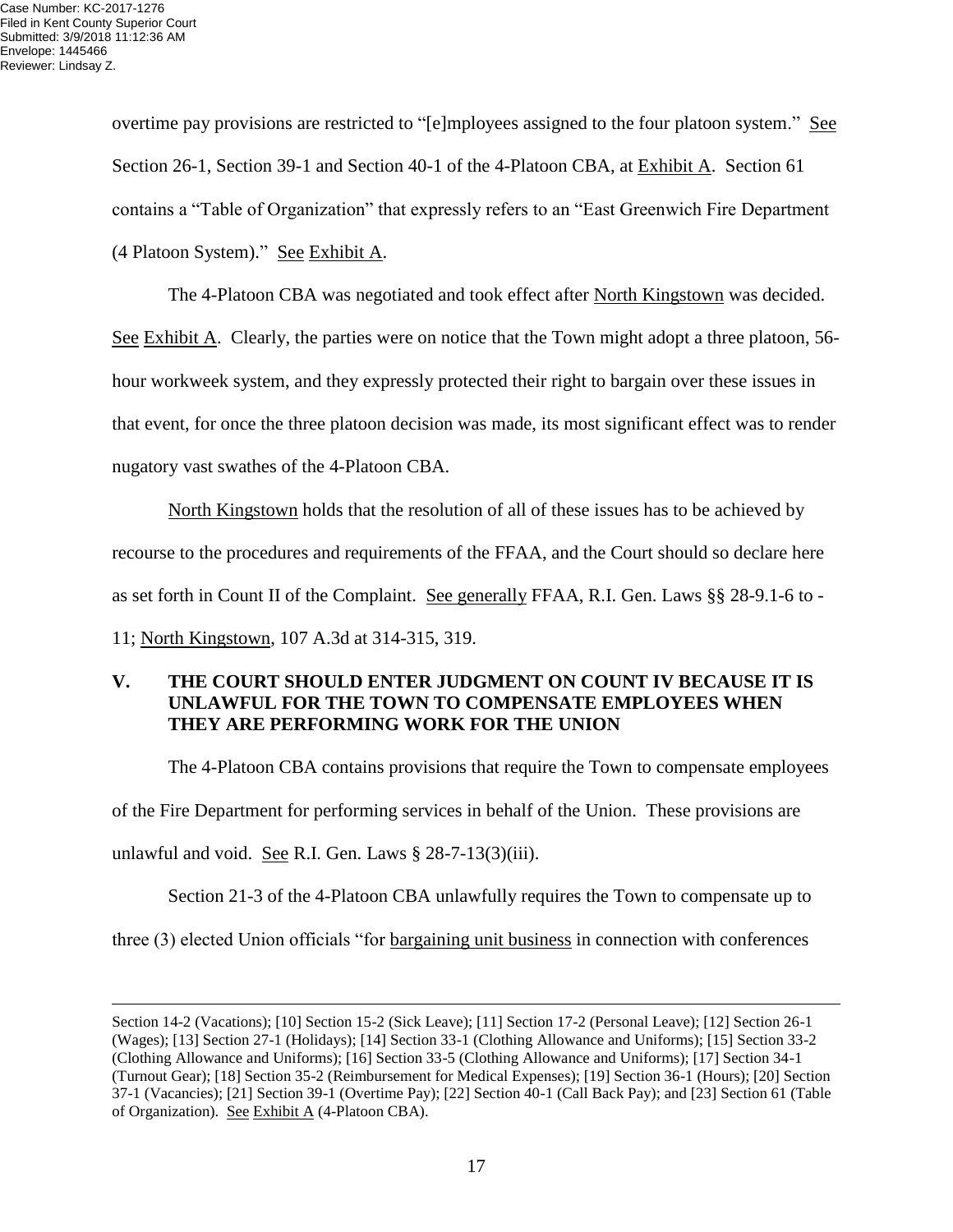with its' [sic] attorney or Union representative regarding contract negotiation matters and/or arbitration matters concerning the Collective Bargaining Agreement and similar time off for conferences relative to bargaining unit grievances and grievance arbitration and attendance to such grievance arbitration hearings." Exhibit A at p. 19 (emphasis added).

Likewise, Sections 21-1 and 21-2 of the 4-Platoon CBA require the Town to compensate up to three (3) elected Union officials "to attend meetings with the Rhode Island State Fire Fighters Association and State and National Conventions of the International Association of Fire Fighters . . ." and to attend "conferences with the [Union] membership when said conferences are for the purpose of explaining or ratifying this agreement." Id.

Section 28-7-13(3) of the Rhode Island General Laws provides, in pertinent part:

"It shall be an unfair labor practice for an employer to: . . .

- (3) Dominate or interfere with the formation, existence, or administration of any employee organization or association, agency, or plan which exists in whole or in part for the purpose of dealing with employers concerning terms or conditions of employment, labor disputes, or grievances, or to contribute financial or other support to any such organization, by any means, including, but not limited to, the following: . . .
	- (iii) By compensating any employee or individual for services performed in behalf of any employee organization or association, agency or plan, or by donating free services, equipment, materials, office or meeting space, or any thing else of value for the use of any employee organization or association, agency, or plan; provided that an employer shall not be prohibited from permitting employees to confer with him or her during working hours without loss of time or pay."

These statutory commands are unambiguous. The Town cannot compensate any

employee for performing union business. It cannot "donate free services" to the Union. Indeed,

it cannot lawfully contribute any "support" to the Union "by any means." R.I. Gen. Laws § 28-

7-13(3)(iii); cf. R.I. Bhd. of Corr. Officers v. State Dep't of Corr., 707 A.2d 1229, 1230 (R.I.

1998) (upholding on other grounds State's elimination of practice of paying "employees to work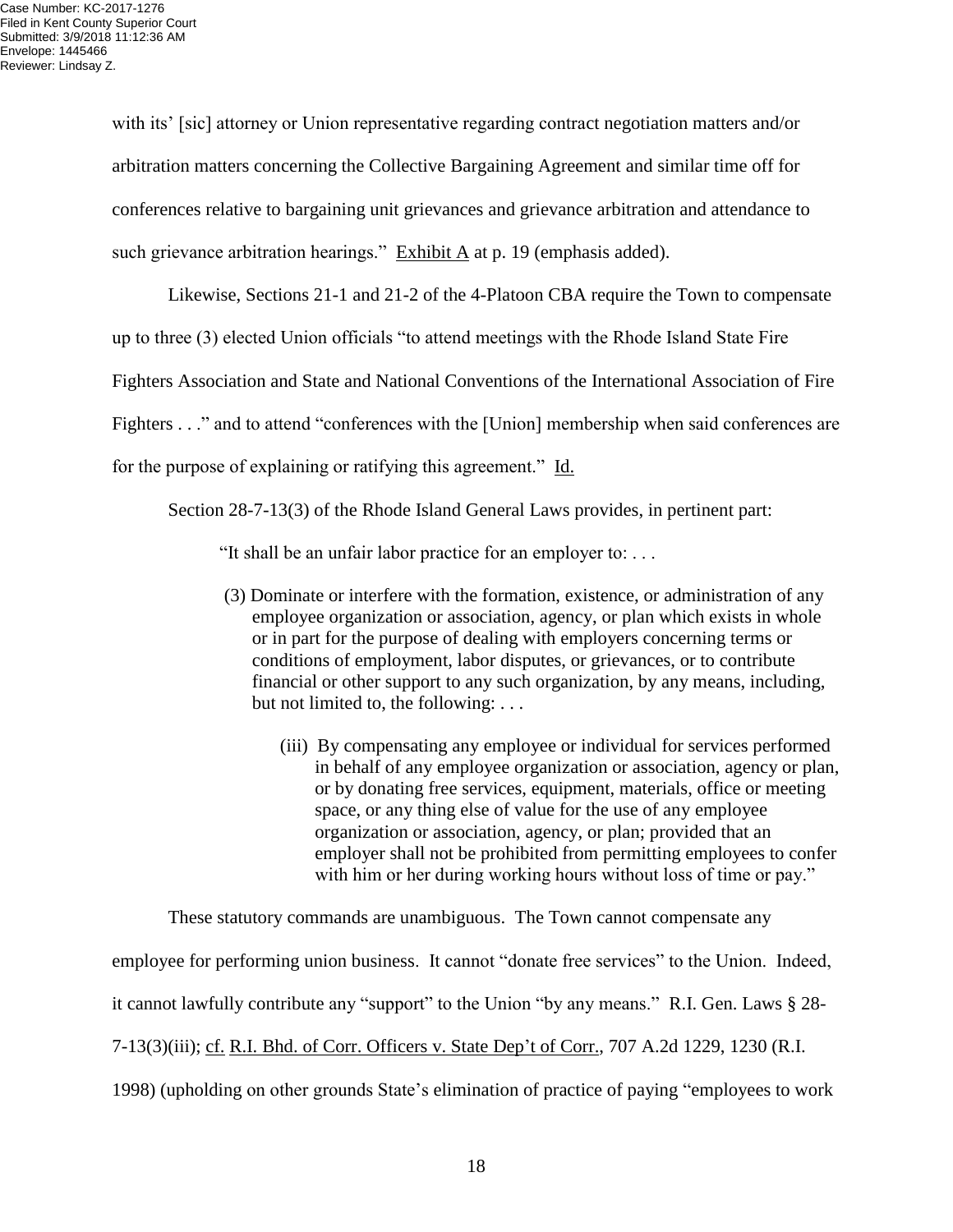full time on union matters"). When a statute is unambiguous, the language must be given its plain meaning and the Court's "interpretive task is done." Shine v. Moreau, 119 A.3d 1, 9 (R.I. 2015) (also explaining that "the plain statutory language is the best indicator of legislative intent."). It is a "fundamental principle" that "when the language of a statute is clear and unambiguous, [the] Court must interpret the statute literally and must give the words of the statute their plain and ordinary meanings" and "abstain from judicial construction." Prew v. Emple. Ret. Sys., 139 A.3d 556, 561 (R.I. 2016).

Section 28-7-13(3)(iii) contains only one exception to its broad prohibition on any form of taxpayer support for public sector unions: the "employer shall not be prohibited from permitting employees to confer with him or her during working hours without loss of time or pay."

When a legislature enumerates an exception to a general statutory rule, the legislature excludes all other exceptions to the general rule. Kenyon v. United E. Ry., 151 A. 5, 8 (R.I. 1930) ("the enumeration by the legislature of specific exceptions by implication excludes all others"); Batcheller-Durkee v. Batcheller, 97 A. 378, 383 (R.I. 1916) ("It is an ancient maxim of the law that the specification of one thing is the exclusion of a different thing--Enumeratio unius est exclusio alterius."); see also Ret. Bd. of the Emps. Ret. Sys., 721 A.2d 872, 877 (R.I. 1998) (applying the statutory-construction principle of expressio unius est exclusio alterius to exclude payment to parties not mentioned in statute). Exceptions to broad statutory prohibitions must be read narrowly to preserve the primary operation of the statute and the announced will of the people. Commissioner v. Clark, 489 U.S. 726, 739 (1989). Exceptions cannot be read into a statute that are not there. Prew v. Emple. Ret. Sys., 139 A.3d at 561. Clearly, then, on the wellestablished rules of statutory interpretation in Rhode Island, Sections 21-1, 21-2 and 21-3 of the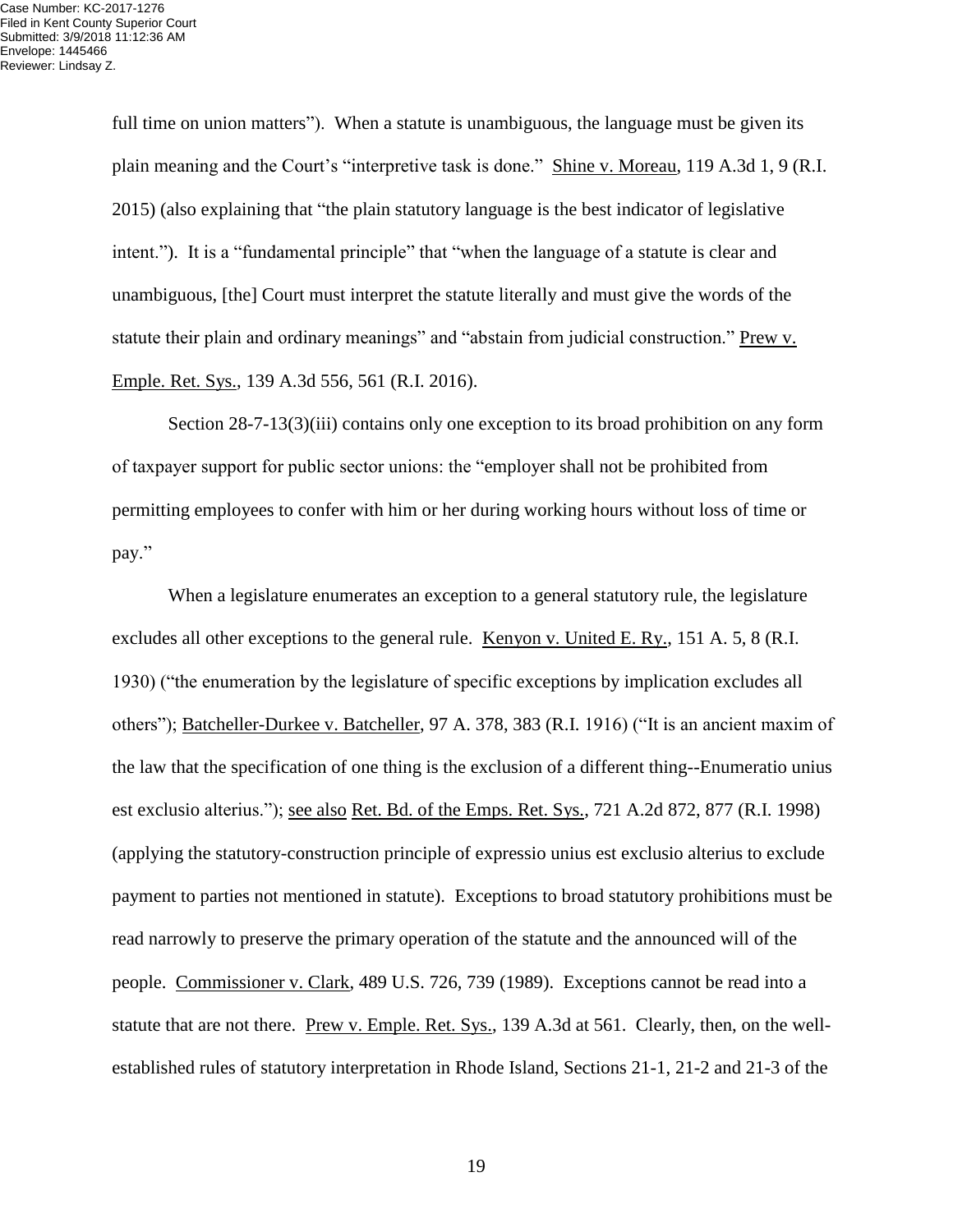4-Platoon CBA are unlawful.

It is also settled in Rhode Island that a collective bargaining agreement cannot contravene state law. Vose, 587 A.2d at 915 ("contracts entered into in contravention to a state statute \* \* \* are illegal, and no contract rights are created thereby.") (quoting Power, 582 A.2d at 900); see also R.I. All. of Soc. Servs. Emples., Local 580, 747 A.2d at 469.

Here, the cited provisions of the 4-Platoon CBA are irreconcilable with R.I. Gen. Laws § 28-7-13(3)(iii). They unmistakably require the Town to contribute financial support to the local, state, and international unions in ways defined and prohibited by R.I. Gen. Laws § 28-7- 13(3)(iii). There is no applicable exception. Thus, because the 4-Platoon CBA's provisions are in direct contravention of state law, those provisions "are illegal, and no contract rights are created thereby." Vose, 587 A.2d at 915 (quoting Power, 582 A.2d at 900).

Accordingly, the Court should enter judgment on the pleadings that the Town is not bound by the illegal Sections 21-1, 21-2 and 21-3 of the 4-Platoon CBA, and that the Town is not required to compensate employees of the Fire Department for services performed in behalf of the Union, unless such compensation is solely for an employee to "confer with [the Town] during working hours[.]" See R.I. Gen. Laws § 28-7-13(3)(iii).

#### **VI. CONCLUSION**

For the forgoing reasons, the Court should grant the Town's Motion for Judgment on the Pleadings and enter judgment as a matter of law in favor of the Town on Counts I, II and IV of the Complaint.

On Count I of the Complaint, the Court should enter judgment and issue the following declarations:

a. The decision to implement a three-platoon structure in the Town's Fire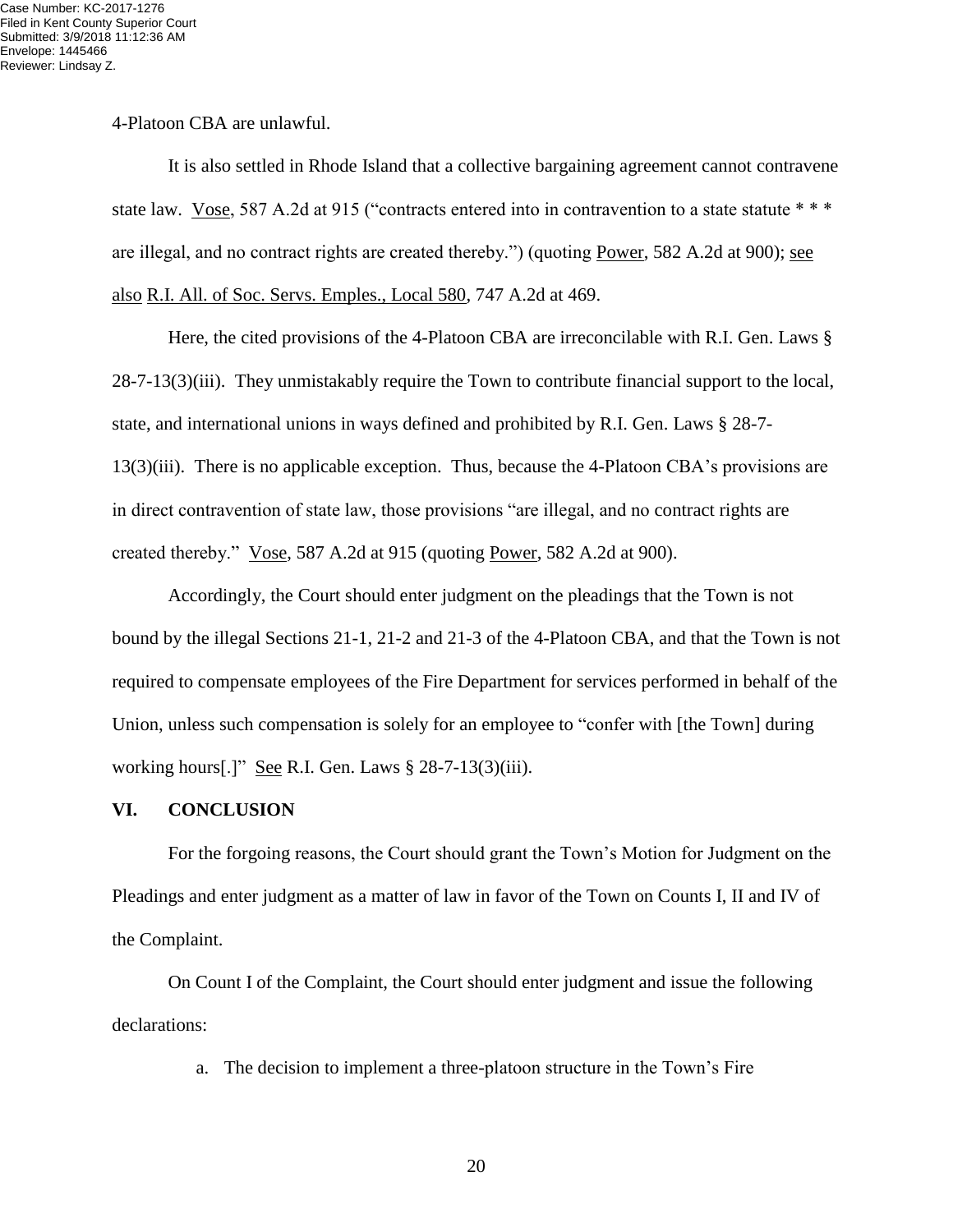Department is a non-delegable management right of the Town. North Kingstown, 107 A.3d at 313-14.

- b. The decision to implement a three-platoon structure in the Town's Fire Department goes to the essence of the mission of the Fire Department and the Town. North Kingstown, 107 A.3d at 313.
- c. The power, responsibility and obligation to implement a three-platoon structure in the Town's Fire Department is vested exclusively in the Town through its Charter. North Kingstown, 107 A.3d at 313, 318; Town of Burrillville Police Dep't, 2003 R.I. Super. LEXIS 17, at \*14 (McGuirl, J.).
- d. The Town's non-delegable statutory power, responsibility and obligation to implement a three-platoon structure in its Fire Department may not be bargained away. North Kingstown, 107 A.3d at 313.
- e. The Town's non-delegable statutory power, responsibility and obligation to implement a three-platoon structure in its Fire Department may not be delegated to an arbitrator. North Kingstown, 107 A.3d at 313.
- f. The Town's non-delegable statutory power, responsibility and obligation to implement a three-platoon structure in its Fire Department may not be restricted by contract. North Kingstown, 107 A.3d at 313-314.

On Count II of the Complaint, the Court should enter judgment and issue the following declarations:

> a. While the decision to implement the three-platoon structure is a management right of the Town, the effects of that decision are subject to the FFAA's bargaining requirements. North Kingstown, 107 A.3d at 315.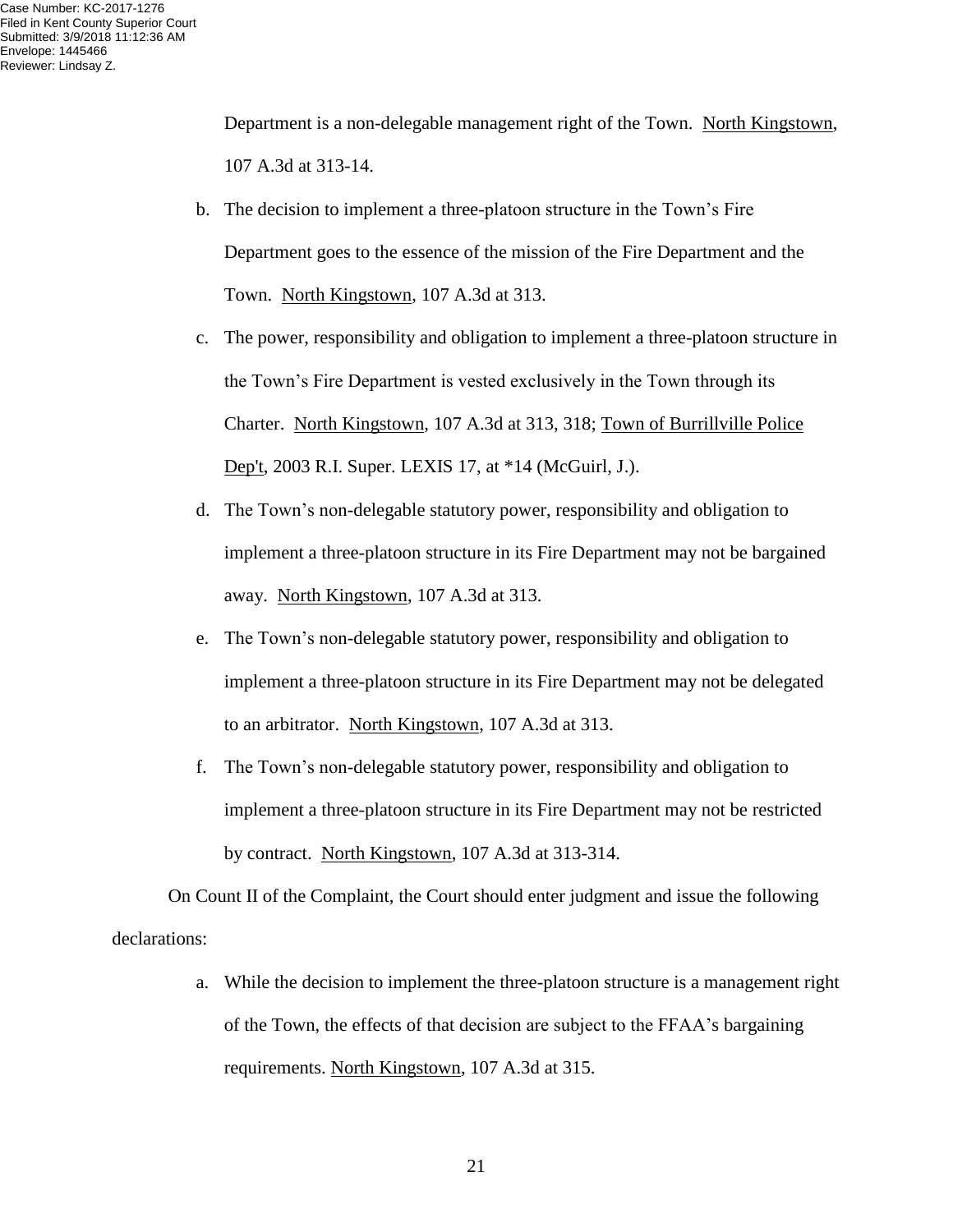- b. The "FFAA's bargaining requirements" require, inter alia, the Town and the Union to meet and confer in good faith within ten (10) days of the Town's receipt of a written request to bargain from the Union. R.I. Gen. Laws § 28-9.1-6.
- c. The "FFAA's bargaining requirements" would then require, inter alia, the Town and the Union to negotiate in good faith over the effects of the Town's decision to implement the three-platoon structure for a period of at least thirty (30) days. R.I. Gen. Laws § 28-9.1-7.
- d. If the Town and the Union are unable to reach agreement on the effects of the Town's decision to implement a three-platoon structure within thirty (30) days from and including the date of their first meeting, the FFAA provides the Union with the exclusive remedy of submitting unresolved issues regarding the effects of the Town's decision to interest arbitration, provided the Union has complied with the FFAA's requirements for such submission. R.I. Gen. Laws §§ 28-9.1-2, -9; North Kingstown, 107 A.3d at 319.
- e. Among others, the following Sections of the 4-Platoon CBA, by their express terms, are neither applicable nor enforceable with respect to employees of the Fire Department assigned to a three-platoon system: Section 15-2; Section 26-1; Section 33-5; Section 36-1; Section 39-1; Section 40-1; and Section 60-1. See North Kingstown, 107 A.3d at 314-315, 319; Exhibit A
- f. Among others, Sections 36-1 and 60-1 of the 4-Platoon CBA are unlawful, void and unenforceable as they purport to obligate the Town to maintain a four-platoon system in its Fire Department. See North Kingstown, 107 A.3d at 313-14; Exhibit  $\underline{A}$ .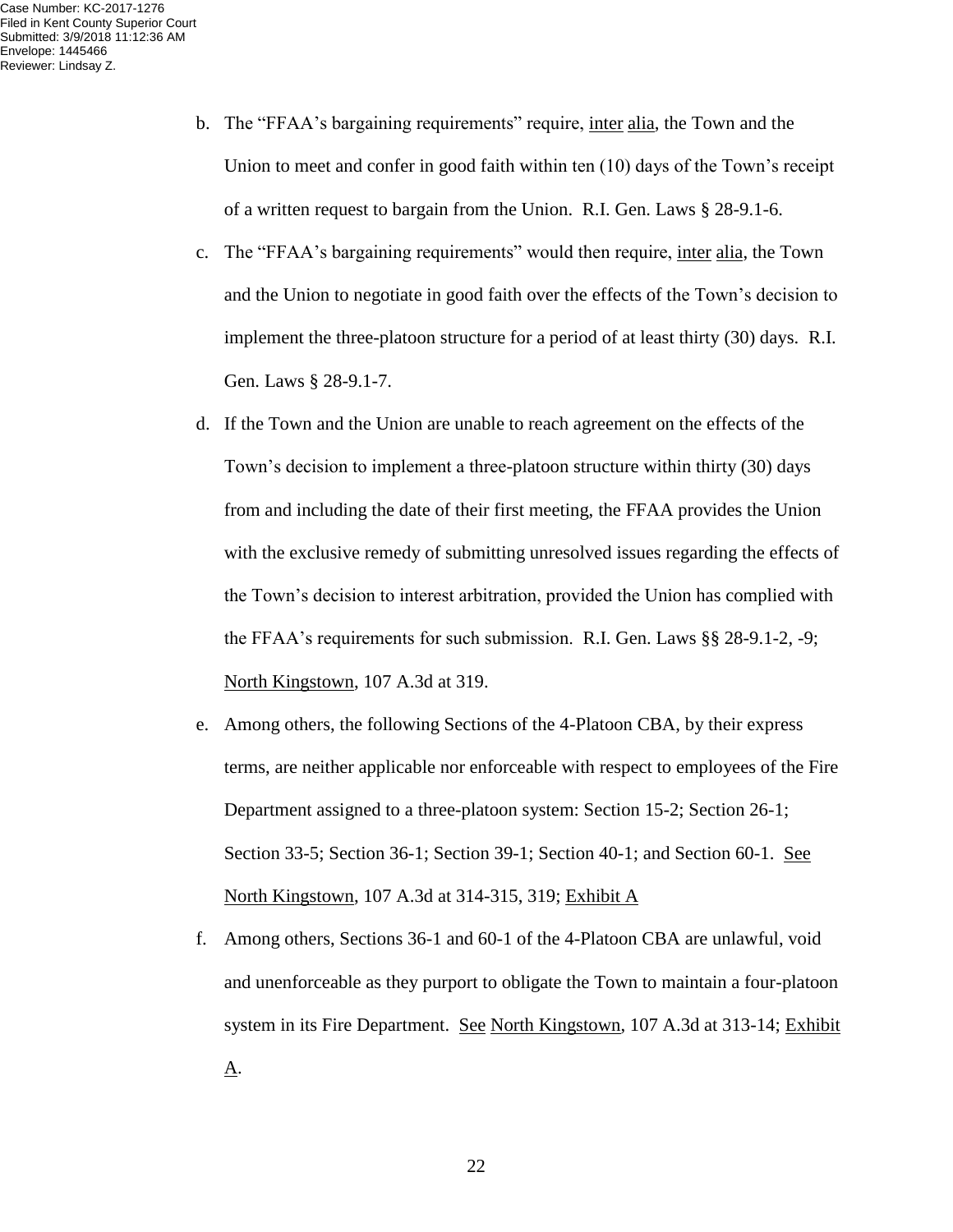On Count IV of the Complaint, the Court should enter judgment and issue the following declarations:

- a. Section 21-3 of the 4-Platoon CBA, which states that the Town shall compensate up to three (3) elected Union officials "for bargaining unit business in connection with conferences with its' [sic] attorney or Union representative regarding contract negotiation matters and/or arbitration matters concerning the Collective Bargaining Agreement," is unlawful, unenforceable, and void ab initio. R.I. Gen. Laws  $§$  28-7-13(3)(iii).
- b. Section 21-3 of the 4-Platoon CBA, which states that the Town shall compensate up to three (3) elected Union officials to attend "conferences with its' [sic] attorney or Union representative . . . relative to bargaining unit grievances and grievance arbitration and attendance to such grievance arbitration hearings," is unlawful, unenforceable, and void ab initio. R.I. Gen. Laws § 28-7-13(3)(iii).
- c. Section 21-1 of the 4-Platoon CBA, which states that the Town shall compensate up to three (3) elected Union officials to attend "conferences with the [Union] membership when said conferences are for the purpose of explaining or ratifying this agreement," is unlawful, unenforceable, and void ab initio. R.I. Gen. Laws § 28-7-13(3)(iii).
- d. Section 21-2 of the 4-Platoon CBA, which states that the Town shall compensate up to three (3) elected Union officials "to attend meetings with the Rhode Island State Fire Fighters Association and State and National Conventions of the International Association of Fire Fighters," is unlawful, unenforceable, and void ab initio. R.I. Gen. Laws § 28-7-13(3)(iii).